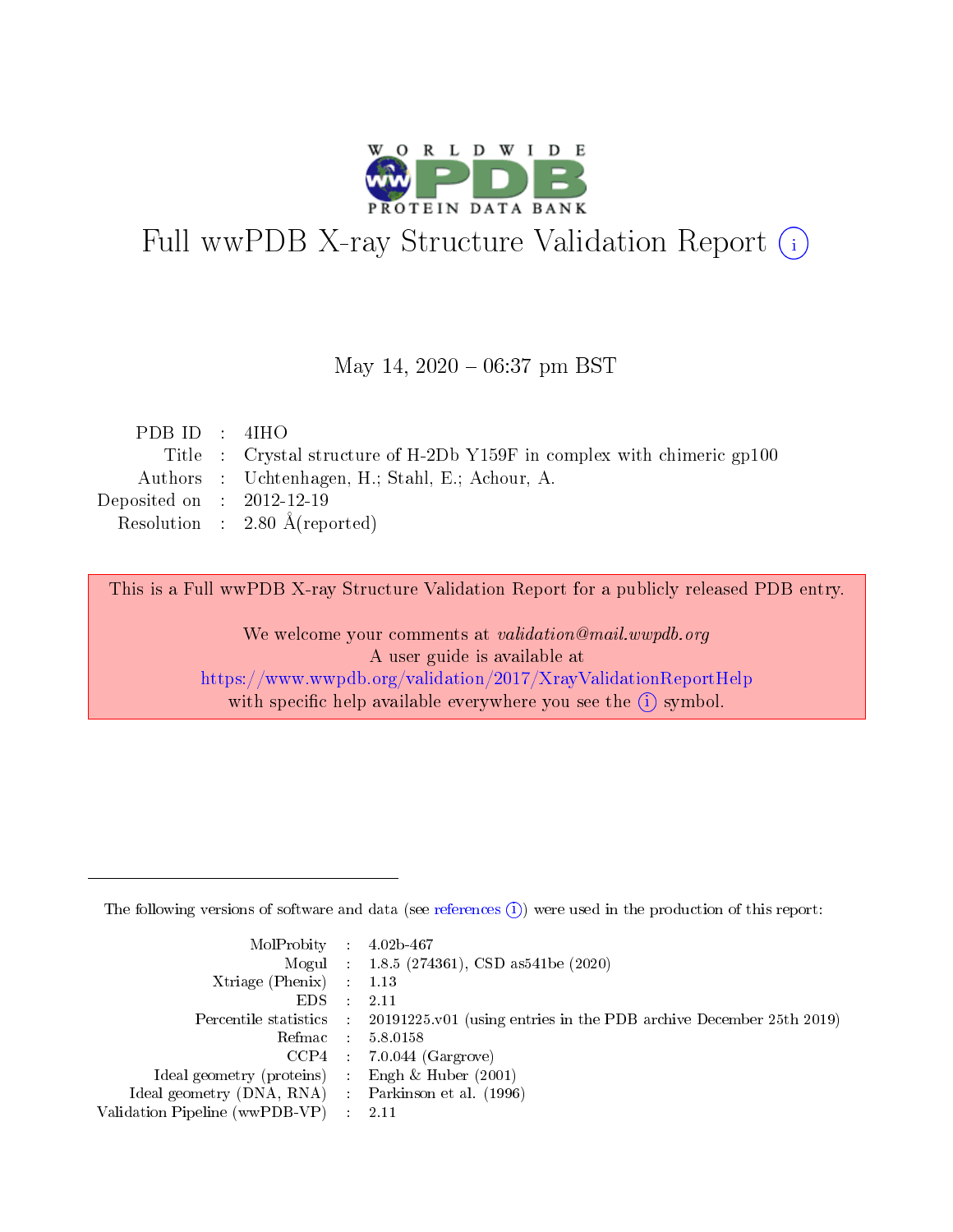# 1 [O](https://www.wwpdb.org/validation/2017/XrayValidationReportHelp#overall_quality)verall quality at a glance  $(i)$

The following experimental techniques were used to determine the structure: X-RAY DIFFRACTION

The reported resolution of this entry is 2.80 Å.

Percentile scores (ranging between 0-100) for global validation metrics of the entry are shown in the following graphic. The table shows the number of entries on which the scores are based.



| Metric                | Whole archive<br>$(\#\text{Entries})$ | Similar resolution<br>$(\#\text{Entries},\,\text{resolution}\,\,\text{range}(\textup{\AA}))$ |
|-----------------------|---------------------------------------|----------------------------------------------------------------------------------------------|
| $R_{free}$            | 130704                                | $3140 (2.80 - 2.80)$                                                                         |
| Clashscore            | 141614                                | $3569(2.80-2.80)$                                                                            |
| Ramachandran outliers | 138981                                | 3498 (2.80-2.80)                                                                             |
| Sidechain outliers    | 138945                                | $3500(2.80-2.80)$                                                                            |
| RSRZ outliers         | 127900                                | 3078 (2.80-2.80)                                                                             |

The table below summarises the geometric issues observed across the polymeric chains and their fit to the electron density. The red, orange, yellow and green segments on the lower bar indicate the fraction of residues that contain outliers for  $>=3, 2, 1$  and 0 types of geometric quality criteria respectively. A grey segment represents the fraction of residues that are not modelled. The numeric value for each fraction is indicated below the corresponding segment, with a dot representing fractions  $\epsilon=5\%$  The upper red bar (where present) indicates the fraction of residues that have poor fit to the electron density. The numeric value is given above the bar.

| Mol            | $\overline{\text{Chain}}$ | Length | Quality of chain |     |                      |
|----------------|---------------------------|--------|------------------|-----|----------------------|
|                |                           |        | 8%               |     |                      |
|                | А                         | 276    | 63%              | 31% | $\bullet$ $\bullet$  |
|                |                           |        | 3%               |     |                      |
|                | D                         | 276    | 61%              | 33% | $\ddot{\phantom{a}}$ |
|                |                           |        | $\%$             |     |                      |
| $\overline{2}$ | B                         | 99     | 67%              | 25% | $6\%$ .              |
|                |                           |        | $\%$             |     |                      |
| $\overline{2}$ | E                         | 99     | 63%              | 30% | 7%                   |
|                |                           |        |                  |     |                      |
| 3              | $\mathcal{C}$             | 9      | 56%              | 44% |                      |
|                |                           |        |                  |     |                      |
| 3              | F                         | 9      | 44%              | 44% | 11%                  |

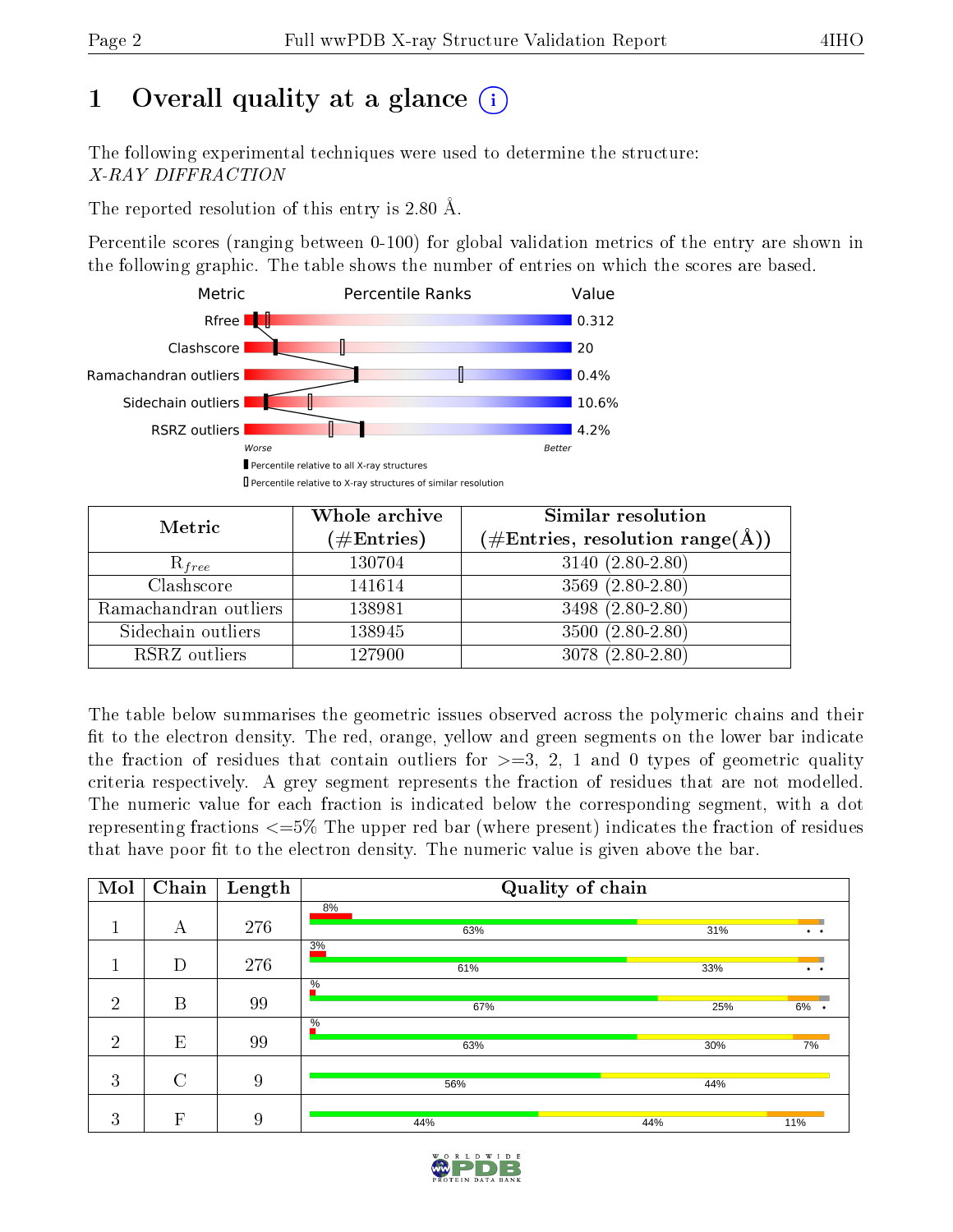The following table lists non-polymeric compounds, carbohydrate monomers and non-standard residues in protein, DNA, RNA chains that are outliers for geometric or electron-density-fit criteria:

|  |  |                                                                        |  | Mol   Type   Chain   Res   Chirality   Geometry   Clashes   Electron density |
|--|--|------------------------------------------------------------------------|--|------------------------------------------------------------------------------|
|  |  | $\begin{array}{ c c c c c c } \hline 101 & & & - \ \hline \end{array}$ |  |                                                                              |

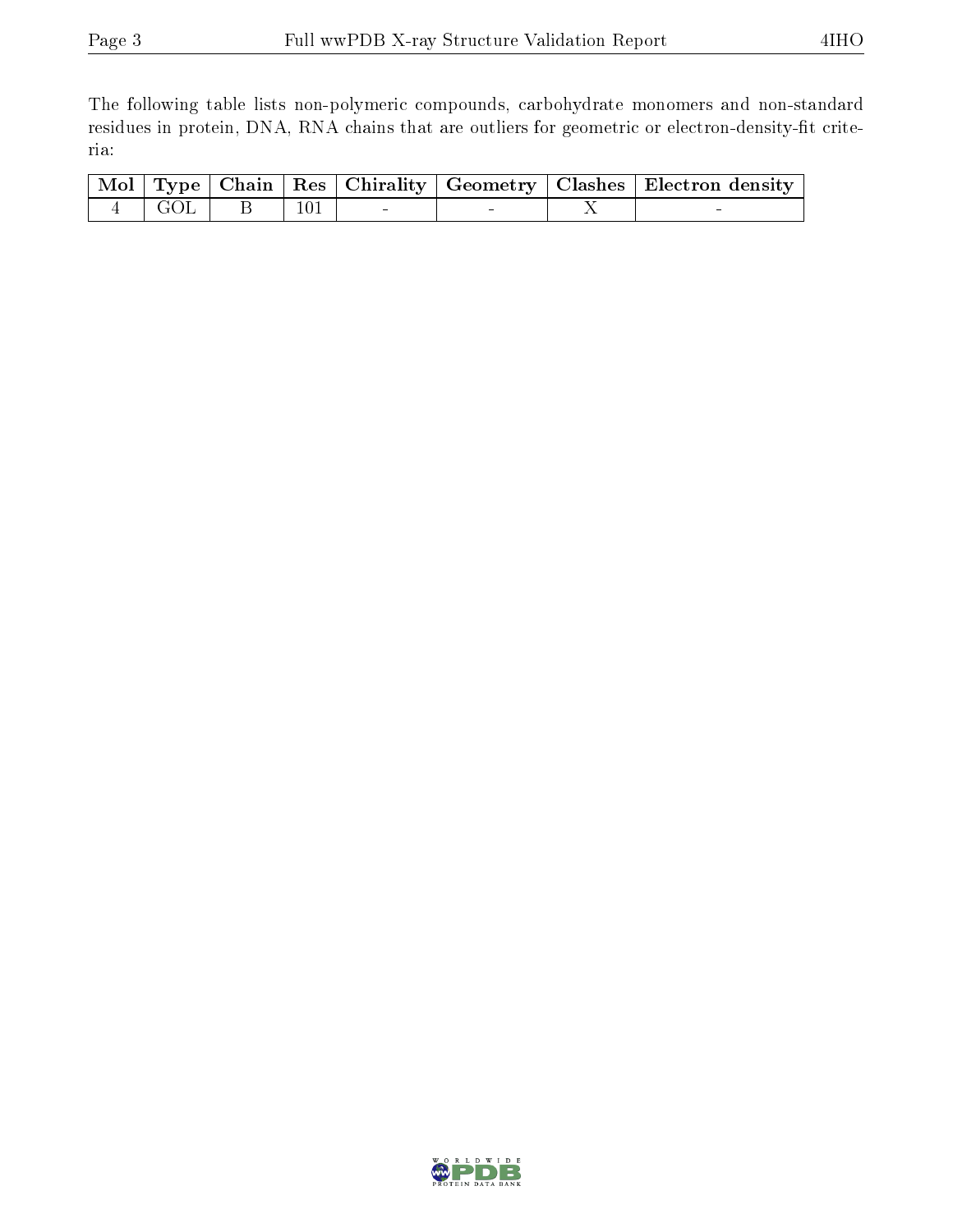# 2 Entry composition (i)

There are 6 unique types of molecules in this entry. The entry contains 6397 atoms, of which 0 are hydrogens and 0 are deuteriums.

In the tables below, the ZeroOcc column contains the number of atoms modelled with zero occupancy, the AltConf column contains the number of residues with at least one atom in alternate conformation and the Trace column contains the number of residues modelled with at most 2 atoms.

Molecule 1 is a protein called H-2 class I histocompatibility antigen, D-B alpha chain.

| Mol | Chain   Residues | Atoms |          |              |  |  |    | $\text{ZeroOcc} \mid \text{AltConf} \mid \text{Trace}$ |  |
|-----|------------------|-------|----------|--------------|--|--|----|--------------------------------------------------------|--|
|     | 272              |       | Total C  | - N          |  |  |    |                                                        |  |
|     |                  | 2247  | - 1418 - | 399 421 9    |  |  |    |                                                        |  |
|     | 272              |       | Total C  | $\mathbb{N}$ |  |  | 29 |                                                        |  |
|     |                  | 2232  | 1408.    | 395 420      |  |  |    |                                                        |  |

There are 2 discrepancies between the modelled and reference sequences:

| Chain | <b>Residue</b> | Modelled | Actual | Comment                          |            |  |  |
|-------|----------------|----------|--------|----------------------------------|------------|--|--|
|       | 159            | PHE      | TVR    | ENGINEERED MUTATION   UNP P01899 |            |  |  |
|       | 159            | PHE      | TVR    | ENGINEERED MUTATION              | UNP P01899 |  |  |

Molecule 2 is a protein called Beta-2-microglobulin.

| Mol | Chain   Residues | Atoms                                                    |     |      |       |  | $\rm ZeroOcc$   Alt $\rm Conf$   Trace |  |
|-----|------------------|----------------------------------------------------------|-----|------|-------|--|----------------------------------------|--|
|     | 97               | Total                                                    |     | N    |       |  |                                        |  |
|     |                  | 810                                                      | 517 | -135 | - 151 |  |                                        |  |
|     | 99               | $\begin{array}{ccc} \text{Total} & \text{C} \end{array}$ |     |      |       |  |                                        |  |
|     |                  | 821                                                      | 524 | 138  | - 152 |  |                                        |  |

There are 2 discrepancies between the modelled and reference sequences:

| Chain | Residue | Modelled | Actual | Comment        | <b>Reference</b>   |
|-------|---------|----------|--------|----------------|--------------------|
|       | つり      | A SP     |        | SEE REMARK 999 | <b>IINP P01887</b> |
|       |         | A CD     |        | SEE REMARK 999 | <b>IINP P01887</b> |

• Molecule 3 is a protein called NONAMERIC PEPTIDE CHIMERIC GP100.

| $\cdot$ Mol $^+$ | $\mid$ Chain $\mid$ Residues $\mid$ | Atoms       |  |          |  | ZeroOcc   AltConf   Trace |  |
|------------------|-------------------------------------|-------------|--|----------|--|---------------------------|--|
|                  |                                     | Total C N O |  |          |  |                           |  |
|                  |                                     | 79 48 15 16 |  |          |  |                           |  |
|                  |                                     | Total C N O |  |          |  |                           |  |
|                  |                                     | 79.         |  | 48 15 16 |  |                           |  |

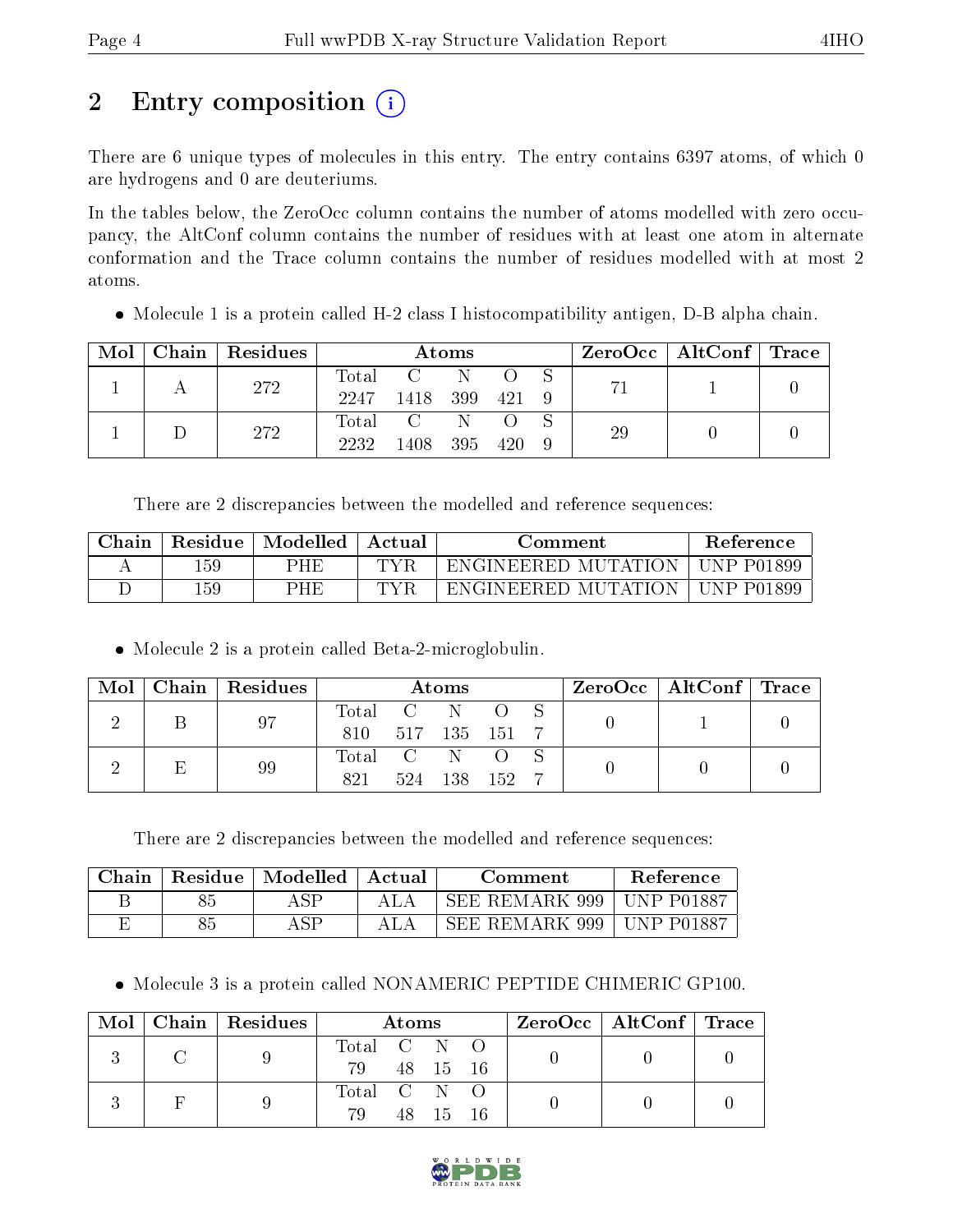• Molecule 4 is GLYCEROL (three-letter code: GOL) (formula:  $C_3H_8O_3$ ).



|  | Mol   Chain   Residues | Atoms                             | $ZeroOcc \mid AltConf \mid$ |
|--|------------------------|-----------------------------------|-----------------------------|
|  |                        | Total C O<br>3 3<br>$6 -$         |                             |
|  |                        | Total C O<br>$3 \quad 3$<br>$6 -$ |                             |
|  |                        | Total C O                         |                             |

Molecule 5 is SULFATE ION (three-letter code: SO4) (formula: O4S).



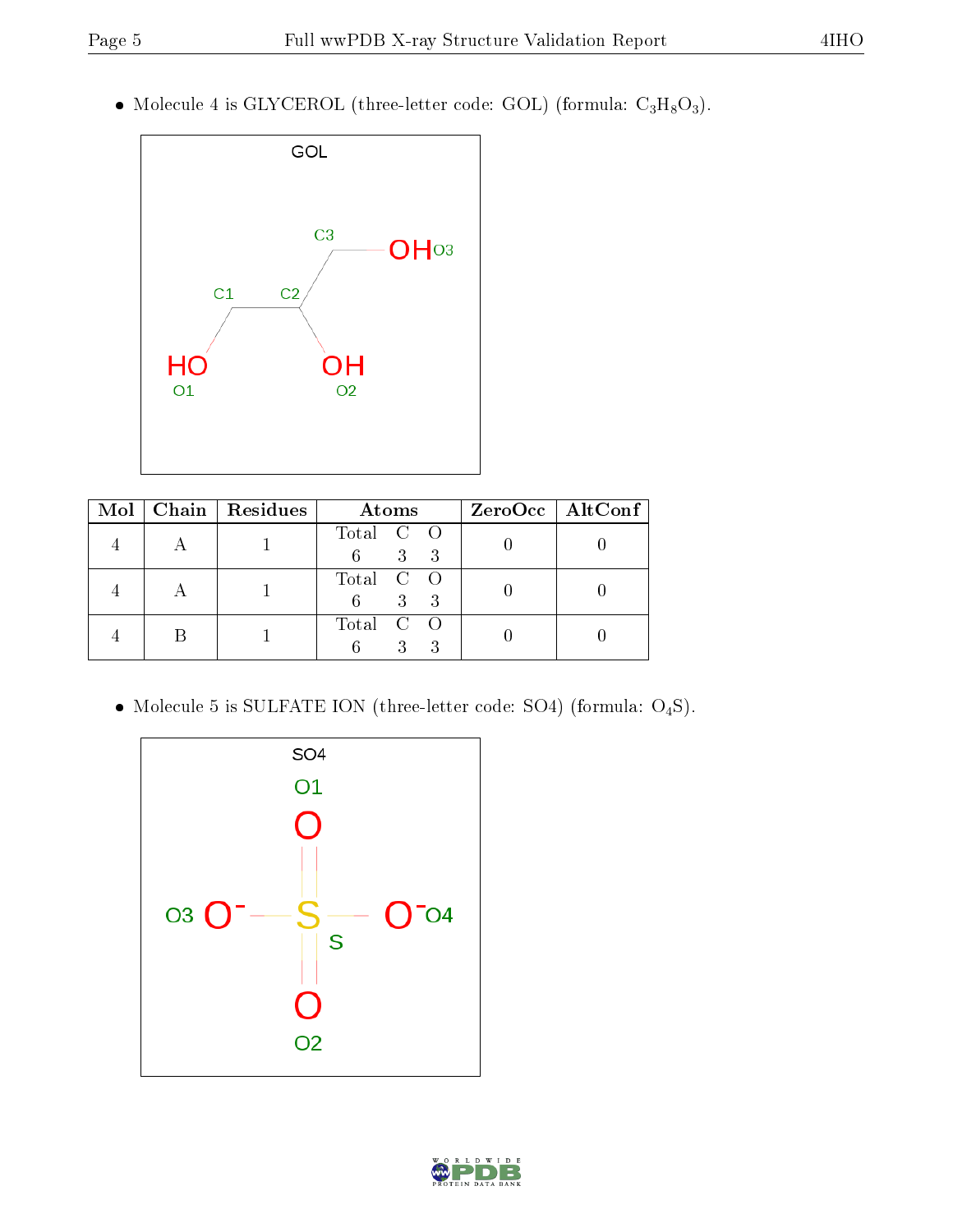|  | $\blacksquare$ Mol $\vert$ Chain $\vert$ Residues $\vert$ | Atoms |  |  | $ZeroOcc$   AltConf |
|--|-----------------------------------------------------------|-------|--|--|---------------------|
|  |                                                           | Total |  |  |                     |

 $\bullet\,$  Molecule 6 is water.

| Mol | Chain | Residues       | Atoms                                                   |   | ZeroOcc   AltConf |
|-----|-------|----------------|---------------------------------------------------------|---|-------------------|
| 6   | А     | 25             | Total<br>$\left( \right)$<br>25<br>25                   |   |                   |
| 6   | R     | 25             | Total<br>$\left( \right)$<br>25<br>25                   |   |                   |
| 6   | C     | $\overline{2}$ | Total<br>$\bigcirc$<br>$\overline{2}$<br>$\overline{2}$ |   |                   |
| 6   | D     | 24             | Total<br>∩<br>24<br>24                                  | 0 | O                 |
| 6   | Е     | 30             | Total<br>$\left( \right)$<br>30<br>30                   |   |                   |

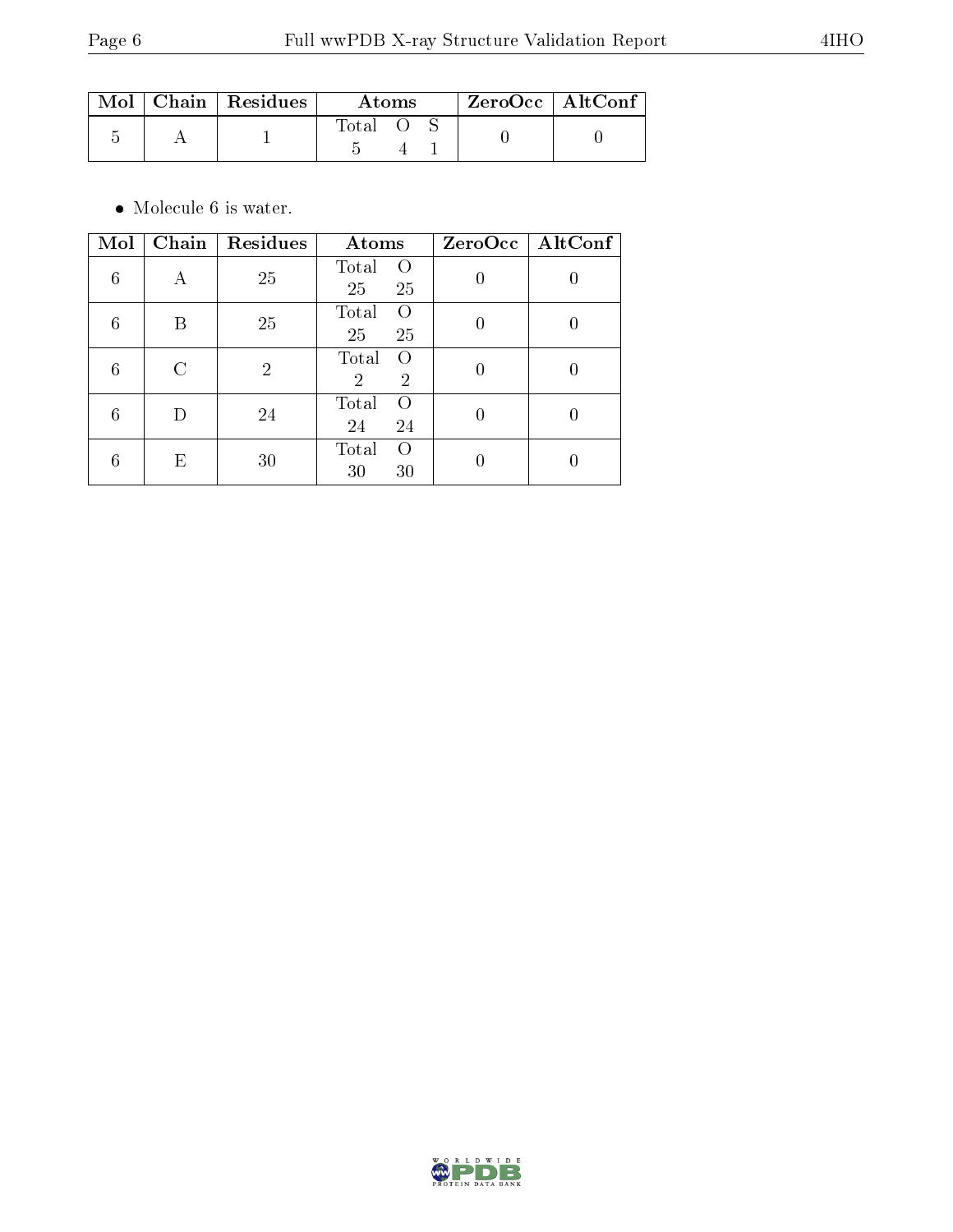# 3 Residue-property plots  $(i)$

These plots are drawn for all protein, RNA and DNA chains in the entry. The first graphic for a chain summarises the proportions of the various outlier classes displayed in the second graphic. The second graphic shows the sequence view annotated by issues in geometry and electron density. Residues are color-coded according to the number of geometric quality criteria for which they contain at least one outlier: green  $= 0$ , yellow  $= 1$ , orange  $= 2$  and red  $= 3$  or more. A red dot above a residue indicates a poor fit to the electron density (RSRZ  $> 2$ ). Stretches of 2 or more consecutive residues without any outlier are shown as a green connector. Residues present in the sample, but not in the model, are shown in grey.

• Molecule 1: H-2 class I histocompatibility antigen, D-B alpha chain



• Molecule 2: Beta-2-microglobulin

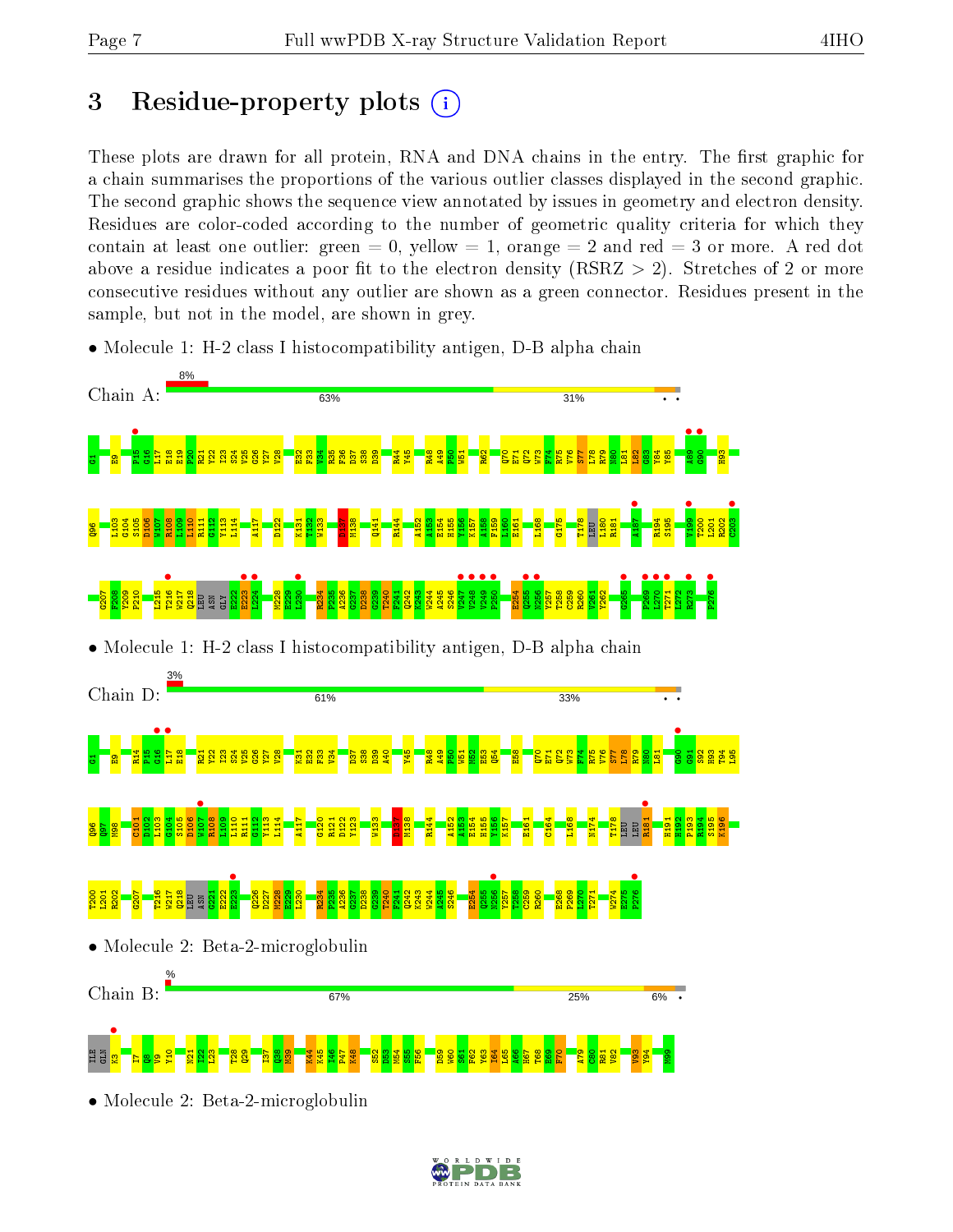

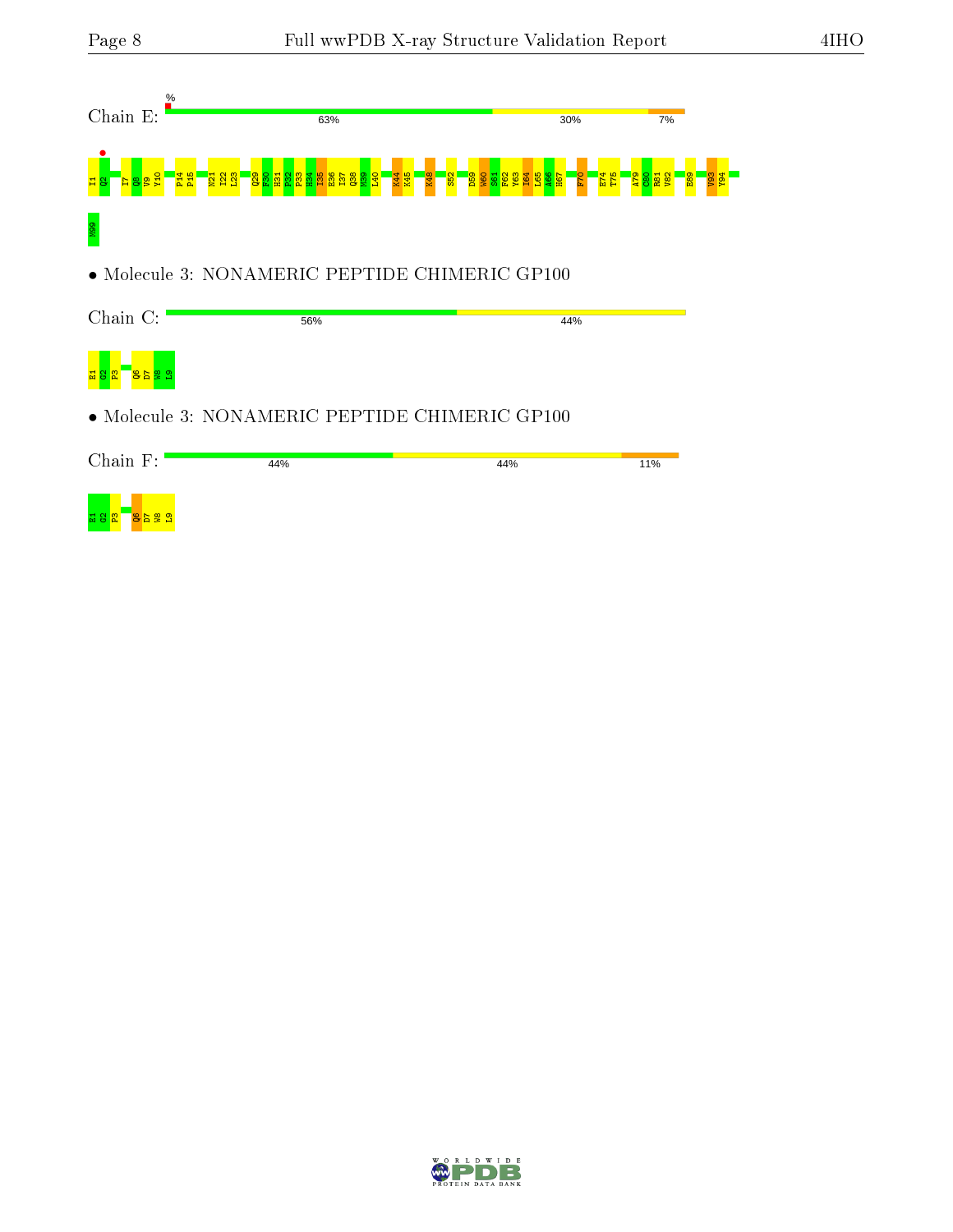# 4 Data and refinement statistics  $(i)$

| Property                                                             | Value                                           | Source     |
|----------------------------------------------------------------------|-------------------------------------------------|------------|
| Space group                                                          | I 2 2 2                                         | Depositor  |
| Cell constants                                                       | $90.66\text{\AA}$<br>146.01Å<br>187.59Å         | Depositor  |
| a, b, c, $\alpha$ , $\beta$ , $\gamma$                               | $90.00^{\circ}$ $90.00^{\circ}$ $90.00^{\circ}$ |            |
| Resolution $(A)$                                                     | 42.10<br>$-2.80$                                | Depositor  |
|                                                                      | $42.07 - 2.80$                                  | <b>EDS</b> |
| % Data completeness                                                  | $97.2(42.10-2.80)$                              | Depositor  |
| (in resolution range)                                                | $97.4(42.07-2.80)$                              | <b>EDS</b> |
| $R_{merge}$                                                          | (Not available)                                 | Depositor  |
| $\mathrm{R}_{sym}$                                                   | (Not available)                                 | Depositor  |
| $\langle I/\sigma(I) \rangle^{-1}$                                   | $2.21$ (at 2.81Å)                               | Xtriage    |
| Refinement program                                                   | REFMAC 5.7.0029                                 | Depositor  |
|                                                                      | $\overline{0.249}$ ,<br>0.305                   | Depositor  |
| $R, R_{free}$                                                        | $0.251$ ,<br>0.312                              | DCC        |
| $R_{free}$ test set                                                  | 1537 reflections $(5.08\%)$                     | wwPDB-VP   |
| Wilson B-factor $(A^2)$                                              | $51.9\,$                                        | Xtriage    |
| Anisotropy                                                           | 0.725                                           | Xtriage    |
| Bulk solvent $k_{sol}(e/\mathring{A}^3)$ , $B_{sol}(\mathring{A}^2)$ | 0.29, 64.3                                      | <b>EDS</b> |
| L-test for twinning <sup>2</sup>                                     | $< L >$ = 0.40, $< L^2 >$ = 0.22                | Xtriage    |
| Estimated twinning fraction                                          | No twinning to report.                          | Xtriage    |
| $F_o, F_c$ correlation                                               | 0.90                                            | <b>EDS</b> |
| Total number of atoms                                                | 6397                                            | wwPDB-VP   |
| Average B, all atoms $(A^2)$                                         | 63.0                                            | wwPDB-VP   |

Xtriage's analysis on translational NCS is as follows: The largest off-origin peak in the Patterson function is  $3.32\%$  of the height of the origin peak. No significant pseudotranslation is detected.

<sup>&</sup>lt;sup>2</sup>Theoretical values of  $\langle |L| \rangle$ ,  $\langle L^2 \rangle$  for acentric reflections are 0.5, 0.333 respectively for untwinned datasets, and 0.375, 0.2 for perfectly twinned datasets.



<span id="page-8-1"></span><span id="page-8-0"></span><sup>1</sup> Intensities estimated from amplitudes.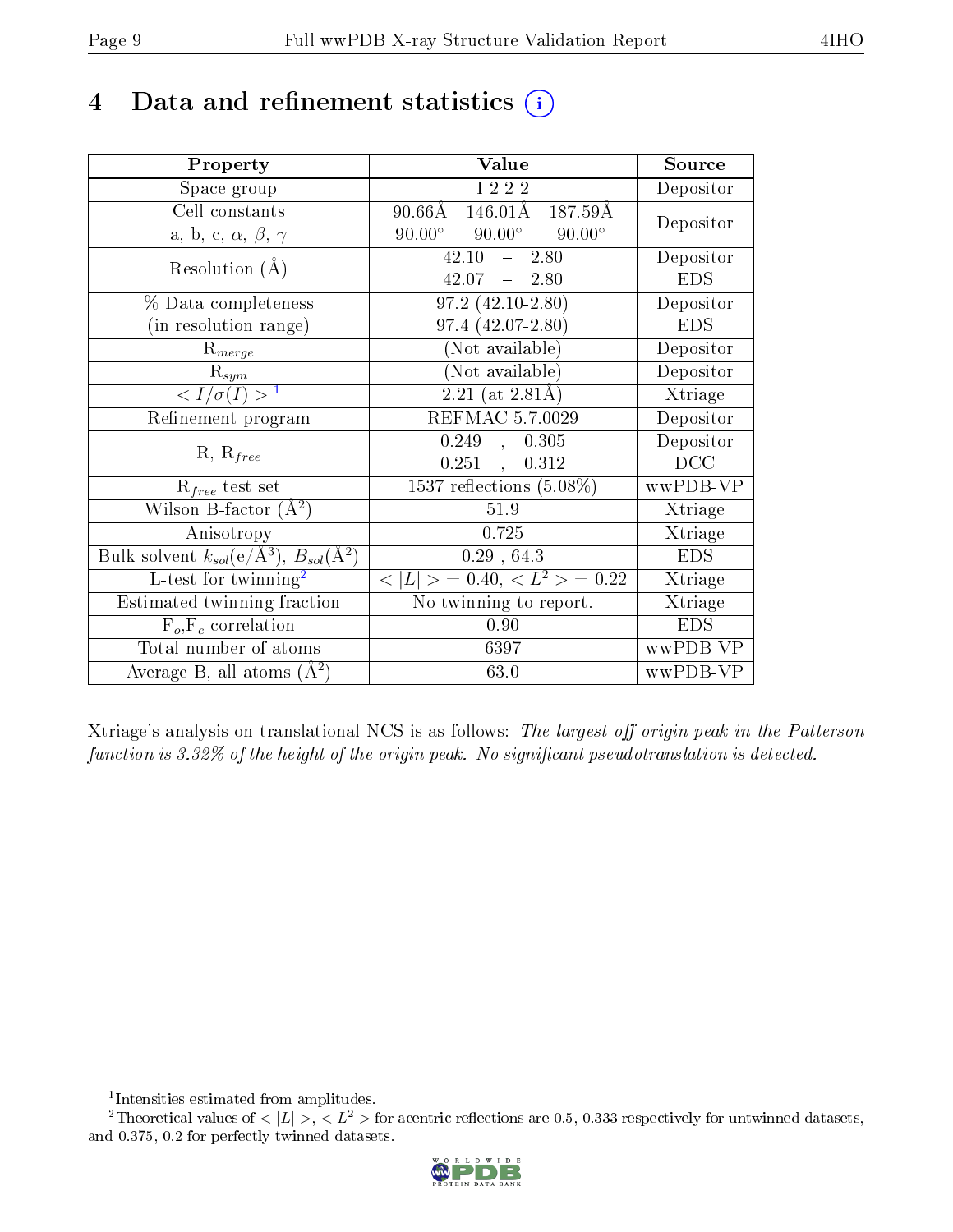# 5 Model quality  $(i)$

## 5.1 Standard geometry  $(i)$

Bond lengths and bond angles in the following residue types are not validated in this section: GOL, SO4

The Z score for a bond length (or angle) is the number of standard deviations the observed value is removed from the expected value. A bond length (or angle) with  $|Z| > 5$  is considered an outlier worth inspection. RMSZ is the root-mean-square of all Z scores of the bond lengths (or angles).

| Mol            | Chain | <b>Bond lengths</b> |                  | Bond angles |                                       |
|----------------|-------|---------------------|------------------|-------------|---------------------------------------|
|                |       | RMSZ                | H Z <br>>5       | RMSZ        | # $ Z  > 5$                           |
| 1              |       | 0.56                | 0/2312           | 0.72        | $1/3134$ $(0.0\%)$                    |
| 1              | D)    | 0.50                | $\frac{0}{2297}$ | 0.66        | 0/3114                                |
| $\overline{2}$ | В     | 0.54                | 0/839            | 0.73        | $1/1138$ $(0.1\%)$                    |
| $\overline{2}$ | Е     | 0.57                | 0/847            | 0.72        | 0/1148                                |
| 3              | С     | 0.87                | 0/81             | 0.77        | /108                                  |
| 3              | F     | 1.27                | 0/81             | 0.82        | $\sqrt{108}$                          |
| AH             | ΑH    | 0.56                | /6457            | 0.70        | $^{\prime}8750$<br>$(0.0\%)$<br>$2\,$ |

There are no bond length outliers.

All (2) bond angle outliers are listed below:

| Mol | Chain | $\operatorname{Res}$ | Type                 | $\rm{Atoms}$ |       | Observed $(°)$ | Ideal $(°)$ |
|-----|-------|----------------------|----------------------|--------------|-------|----------------|-------------|
|     |       | 39                   | $\operatorname{MET}$ | $CG-SD-CE$   | 5.48  | 108.97         | 100.20      |
|     |       | 223                  | GLU                  | $CB-CG-CD$   | -5.04 | $127.80\,$     | 114-26      |

There are no chirality outliers.

There are no planarity outliers.

### $5.2$  Too-close contacts  $(i)$

In the following table, the Non-H and H(model) columns list the number of non-hydrogen atoms and hydrogen atoms in the chain respectively. The H(added) column lists the number of hydrogen atoms added and optimized by MolProbity. The Clashes column lists the number of clashes within the asymmetric unit, whereas Symm-Clashes lists symmetry related clashes.

| Mol | Chain |      |      | $\mid$ Non-H $\mid$ H(model) $\mid$ H(added) $\mid$ Clashes $\mid$ Symm-Clashes |
|-----|-------|------|------|---------------------------------------------------------------------------------|
|     |       | 2247 |      |                                                                                 |
|     |       | 2232 | 2097 |                                                                                 |
|     |       |      |      |                                                                                 |

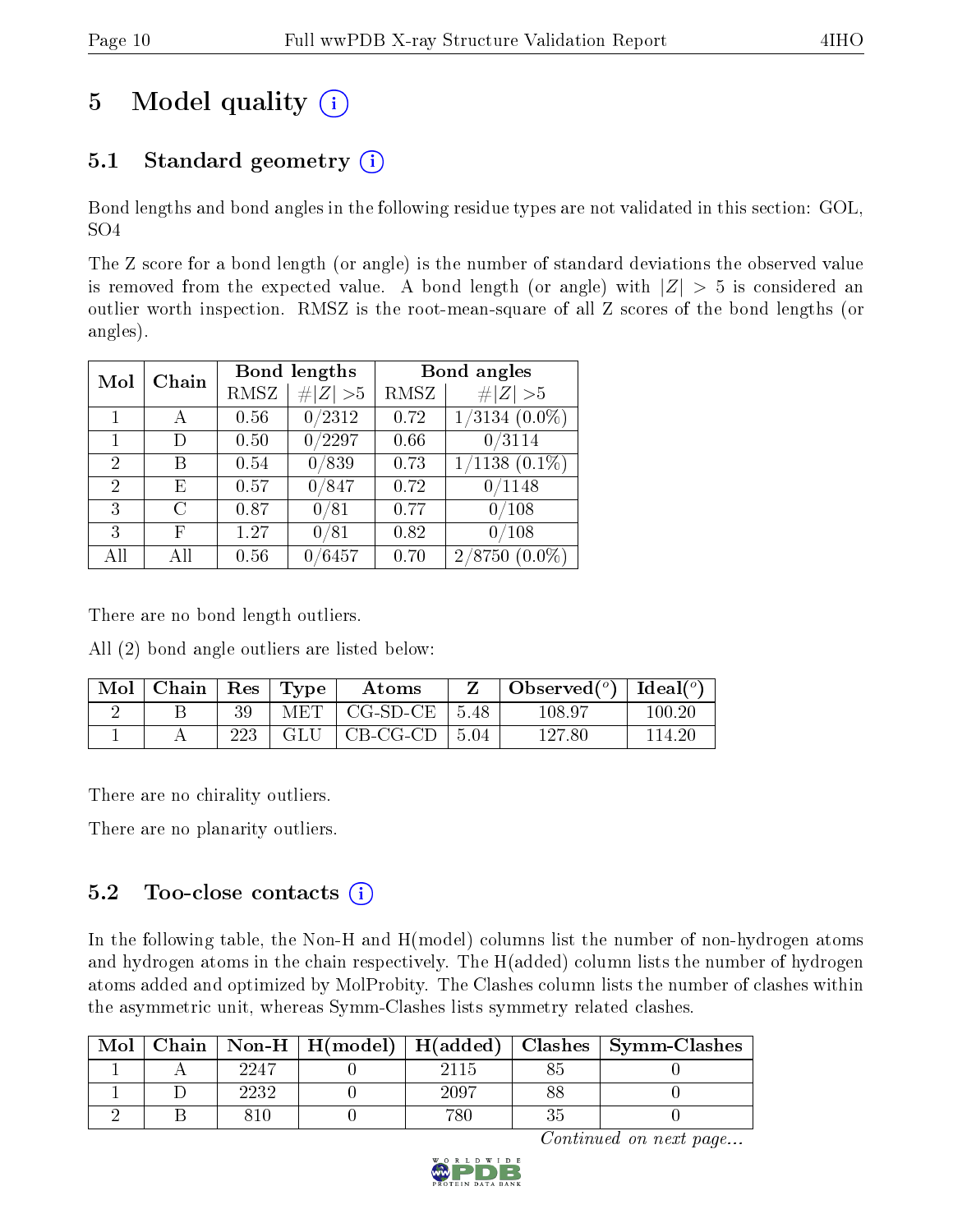| Mol            | Chain |                | $\mid$ Non-H $\mid$ H(model) | H(added) | <b>Clashes</b> | $\mid$ Symm-Clashes |
|----------------|-------|----------------|------------------------------|----------|----------------|---------------------|
| $\overline{2}$ | Ε     | 821            |                              | 796      | 34             |                     |
| 3              | C     | 79             |                              | 70       | 5              |                     |
| 3              | F     | 79             |                              | 70       | 8              |                     |
| 4              |       | 12             |                              | 16       |                |                     |
| 4              | B     | 6              |                              | 8        | 5              |                     |
| 5              | А     | 5              |                              |          |                |                     |
| 6              | А     | 25             |                              |          | 6              | 0                   |
| 6              | В     | 25             |                              |          |                |                     |
| 6              | C     | $\overline{2}$ |                              |          |                |                     |
| 6              | Ð     | 24             |                              |          | 5              |                     |
| 6              | Ε     | 30             |                              |          | 3              |                     |
| A11            | All   | 6397           |                              | 5952     | 235            |                     |

The all-atom clashscore is defined as the number of clashes found per 1000 atoms (including hydrogen atoms). The all-atom clashscore for this structure is 20.

All (235) close contacts within the same asymmetric unit are listed below, sorted by their clash magnitude.

| Atom-1              | Atom-2                | Interatomic      | Clash           |
|---------------------|-----------------------|------------------|-----------------|
|                     |                       | distance $(\AA)$ | overlap $(\AA)$ |
| 2:B:47:PRO:HG2      | 2:B:48:LYS:HD2        | 1.29             | 1.11            |
| 1: A:216:THR:OG1    | 1:A:260:ARG:HB2       | 1.50             | 1.10            |
| 2:E:36:GLU:HB3      | 6:E:107:HOH:O         | 1.52             | 1.05            |
| 1: D: 25: VAL: HG12 | 1: D: 27: TYR: HE1    | 1.24             | 1.02            |
| 2: E:48: LYS:H      | 2: E:48: LYS: HD2     | 1.28             | 0.96            |
| 1: A: 195: SER: HB2 | 6: A:409:HOH:O        | 1.64             | 0.96            |
| 1: D: 25: VAL: CG1  | 1: D: 27: TYR: HE1    | 1.77             | 0.95            |
| 1: D: 137: ASP: HA  | 6:D:314:HOH:O         | 1.65             | 0.95            |
| 1: D: 268: GLU: HG2 | 1: D: 269: PRO: HD2   | 1.49             | 0.94            |
| 1:D:17:LEU:HD23     | 1: D: 18: GLU: H      | 1.30             | 0.94            |
| 6: D:303:HOH:O      | 3:F:6:GLN:HB3         | 1.71             | 0.90            |
| 1: D: 25: VAL: HG12 | 1: D: 27: TYR: CE1    | 2.08             | 0.87            |
| 1:A:17:LEU:HD23     | 1: A:18: GLU:OE2      | 1.74             | 0.86            |
| 2:B:47:PRO:HG2      | 2:B:48:LYS:CD         | 2.06             | 0.85            |
| 1: A:216:THR:OG1    | 1:A:260:ARG:CB        | 2.24             | 0.85            |
| 2:E:48:LYS:N        | 2:E:48:LYS:HD2        | 1.86             | 0.85            |
| 1: D: 17: LEU: CD2  | 1:D:18:GLU:H          | 1.89             | 0.84            |
| 1: D: 101: CYS: HG  | 1: D: 164: CYS: CB    | 1.91             | 0.83            |
| 1: A:27:TYR:HE2     | 6: A:401:HOH:O        | 1.63             | 0.82            |
| 2:B:3:LYS:HA        | 6:B:212:HOH:O         | 1.80             | 0.80            |
| 1: A:25: VAL:HG12   | 1: A:27:TYR:CE1       | 2.16             | 0.80            |
| 3:F:7:ASP:OD1       | $3:$ F: $8:$ TRP: $N$ | 2.14             | 0.79            |

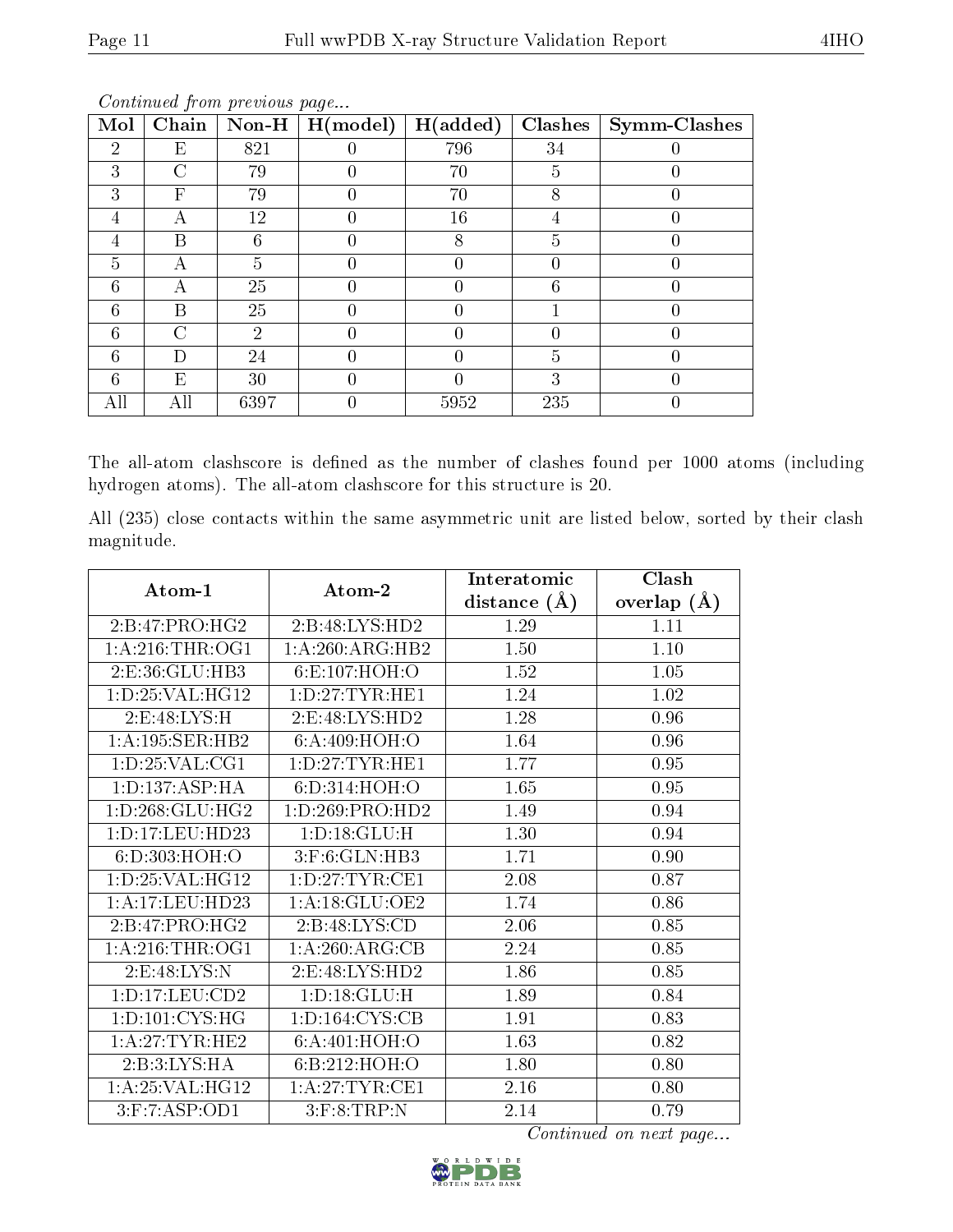| Continual from previous page |                             | Interatomic       | Clash           |
|------------------------------|-----------------------------|-------------------|-----------------|
| Atom-1                       | Atom-2                      | distance $(\AA)$  | overlap $(\AA)$ |
| 1:D:196:LYS:N                | 1:D:196:LYS:HD2             | 1.96              | 0.79            |
| 2:B:7:ILE:HG12               | 2:B:82:VAL:HG21             | 1.65              | 0.78            |
| 1: D:26: GLY: C              | 1: D: 27: TYR: HD1          | 1.89              | 0.76            |
| 1: A:62: ARG: NH1            | 3: C: 1: GLU: OE2           | 2.18              | 0.76            |
| 2.E:59:ASP:O                 | 2: E: 60: TRP: HB2          | 1.83              | 0.75            |
| 1: D: 101: CYS: CB           | 1: D: 164: CYS: SG          | 2.72              | 0.75            |
| 1:D:191:HIS:CE1              | 1: D: 193: PRO:HG3          | 2.22              | 0.75            |
| 1: A:25: VAL:CG1             | 1: A:27:TYR:HE1             | 2.00              | 0.74            |
| 1:D:17:LEU:HD23              | 1: D: 18: GLU: N            | 2.02              | 0.74            |
| 1: A:216:THR:HGI             | 1:A:260:ARG:HB2             | 1.52              | 0.73            |
| 1: A:25: VAL:CG1             | 1: A:27:TYR:CE1             | 2.71              | 0.73            |
| $1:D:191:\overline{HIS:HE1}$ | 1: D: 193: PRO:HG3          | 1.53              | 0.72            |
| 1: D: 17: LEU: CG            | 1: D: 18: GLU: H            | 2.00              | 0.72            |
| 1:D:72:GLN:OE1               | 1: D: 72: GLN: HA           | 1.90              | 0.71            |
| 1: D: 117: ALA: HB2          | 2:E:60:TRP:CE2              | 2.26              | 0.70            |
| 1: A:82:LEU:HD11             | 1: A:93: HIS: CD2           | 2.26              | 0.70            |
| 1: A:216:THR:HGI             | 1: A:260:ARG:CB             | 2.04              | 0.70            |
| 2:B:21:ASN:HB3               | 2:B:70:PHE:CE1              | 2.25              | 0.70            |
| 1: D: 21: ARG: HG3           | 1: D: 39: ASP: OD1          | $\overline{1.92}$ | 0.69            |
| 1: D: 70: GLN: NE2           | $3:$ F: $3:$ PRO:O          | 2.26              | 0.69            |
| 1: A:216:THR:O               | 1:A:260:ARG:N               | $\overline{2.22}$ | 0.68            |
| 1: D: 207: GLY: O            | 1: D: 240: THR: HB          | 1.92              | 0.68            |
| 2: B:47: PRO:CG              | 2:B:48:LYS:HD2              | 2.18              | 0.67            |
| 1: A:85:TYR:OH               | 1:A:137:ASP:OD2             | 2.14              | 0.65            |
| 4:A:302:GOL:H2               | 4:B:101:GOL:H11             | 1.78              | 0.65            |
| 1: D: 268: GLU: HG2          | 1: D:269: PRO:CD            | 2.27              | 0.65            |
| 1:D:259:CYS:O                | 1: D: 271: THR: HA          | 1.96              | 0.65            |
| 1: A:37: ASP:OD1             | 1: A:37: ASP:C              | 2.35              | 0.64            |
| 1: A:9: GLU: HG2             | 1: A:22:TYR:OH              | 1.97              | 0.64            |
| 1:D:33:PHE:CD2               | 1:D:34:VAL:HG13             | 2.32              | 0.64            |
| 1: D:32: GLU:OE2             | $1:D:48:ARG:\overline{HD2}$ | 1.97              | 0.64            |
| 1: D: 25: VAL: CG1           | 1: D: 27: TYR: CE1          | 2.69              | 0.64            |
| 1: D: 33: PHE: C             | 1: D: 48: ARG: HB2          | 2.17              | 0.64            |
| 1: D: 37: ASP:C              | 1:D:37:ASP:OD1              | 2.37              | 0.63            |
| 1: A:259: CYS:O              | 1: A:271:THR:HA             | 2.00              | 0.62            |
| 1:D:234:ARG:NH1              | 1:D:242:GLN:OE1             | 2.33              | 0.62            |
| $1:$ A:27:TYR:CE2            | 6: A:401:HOH:O              | 2.45              | 0.62            |
| 2:B:52:SER:HB3               | 2:B:65:LEU:H                | 1.65              | 0.62            |
| 1: D:28: VAL:HG23            | 1: D: 33: PHE: CE1          | 2.34              | 0.62            |
| 1: D: 9: GLU: HG2            | 1: D: 22: TYR: OH           | 1.99              | 0.61            |
| 2: B:39:MET:CE               | 2:B:68:THR:HG22             | 2.29              | 0.61            |

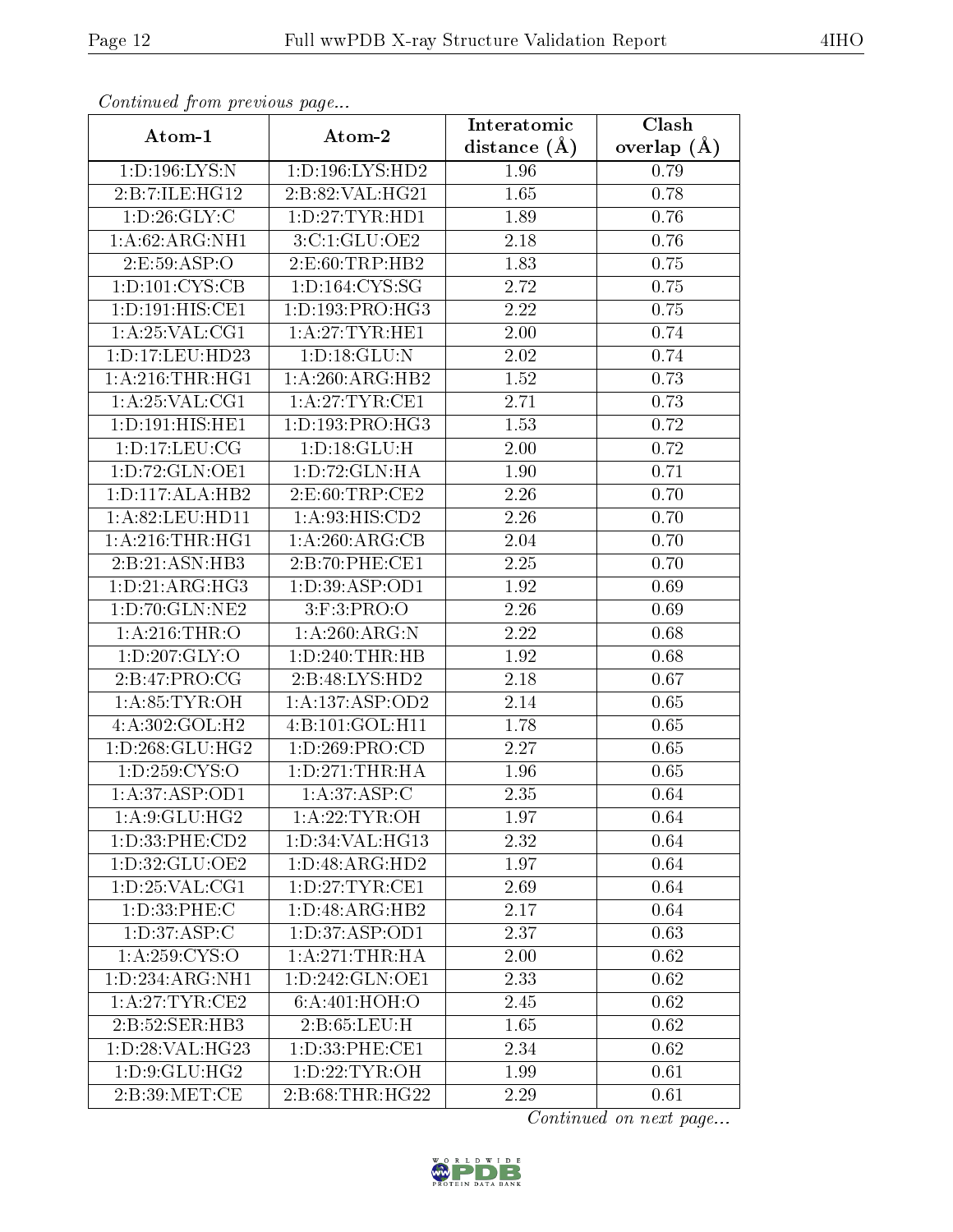| Continuatu jibin previous puge        |                        | Interatomic      | Clash         |
|---------------------------------------|------------------------|------------------|---------------|
| Atom-1                                | Atom-2                 | distance $(\AA)$ | overlap $(A)$ |
| 2:B:21:ASN:HB3                        | 2:B:70:PHE:HE1         | 1.64             | 0.61          |
| 1:A:108:ARG:HH11                      | 1: A:108:ARG:HA        | 1.64             | 0.61          |
| 2: B:59: ASP:O                        | 2:B:60:TRP:HB2         | 2.00             | 0.61          |
| 1: D: 108: ARG: HH11                  | 1: D: 108: ARG: HA     | 1.65             | 0.61          |
| 1: D: 234: ARG: HD3                   | 2: E: 10: TYR: CE2     | 2.36             | 0.60          |
| 1: A:216:THR:OG1                      | 1: A:260:ARG:CG        | 2.50             | 0.60          |
| 1: D: 73: TRP: CZ2                    | $3:$ F: $8:$ TRP: $HA$ | 2.37             | 0.59          |
| $1:A:75[B]:\overline{\text{ARG:NH1}}$ | 6: A:414: HOH:O        | 2.34             | 0.59          |
| 1: D: 121: ARG: HA                    | 6:D:306:HOH:O          | 2.01             | 0.59          |
| 1: A:17: LEU: CG                      | 1:A:18:GLU:H           | 2.16             | 0.58          |
| 1:A:49:ALA:O                          | 1: A:51:TRP:N          | 2.36             | 0.58          |
| 2:B:39:MET:HE1                        | 2: B:68:THR:HG22       | 1.85             | 0.58          |
| 2:E:52:SER:HB3                        | 2:E:65:LEU:H           | 1.69             | 0.58          |
| 2:E:74:GLU:HB3                        | 2:E:75:THR:HG23        | 1.86             | 0.58          |
| 2:E:21:ASN:HB3                        | 2:E:70:PHE:CE1         | 2.38             | 0.57          |
| 1:D:191:HIS:ND1                       | 1: D: 193: PRO: HD3    | 2.20             | 0.57          |
| 1: A: 73: TRP:O                       | 1: A:77: SER:OG        | 2.22             | 0.57          |
| 1: D: 137: ASP: OD1                   | 1:D:138:MET:N          | 2.37             | 0.57          |
| 2:B:48:LYS:HD2                        | 2:B:48:LYS:N           | 2.19             | 0.57          |
| 2:E:79:ALA:HB2                        | 2:E:94:TYR:CD2         | 2.39             | 0.57          |
| 1: A:25: VAL:HGI1                     | 1: A:27:TYR:HE1        | 1.70             | 0.57          |
| 2:B:56:PHE:HB3                        | 2:B:62:PHE:CD2         | 2.40             | 0.57          |
| 2:B:54:MET:N                          | 4:B:101:GOL:H2         | 2.20             | 0.56          |
| 1:A:21:ARG:HG3                        | 1:A:39:ASP:OD1         | 2.06             | 0.56          |
| 1: A:216:THR:CG2                      | 1: A:262:TYR:HE2       | 2.18             | 0.56          |
| 1:A:234:ARG:NH1                       | 1: A:242: GLN:OE1      | 2.36             | 0.56          |
| 1: A:216:THR:OG1                      | 1: A:216:THR:O         | 2.19             | 0.56          |
| 1:A:28:VAL:HG23                       | 1: A:33: PHE:CE1       | 2.41             | 0.56          |
| 2:B:48:LYS:CD                         | 2:B:48:LYS:H           | 2.19             | 0.56          |
| 2: E: 63: TYR: HD2                    | 6: E: 103: HOH: O      | 1.89             | 0.56          |
| 1: D: 155: HIS: CD2                   | $3:$ F:6:GLN:HB2       | 2.41             | 0.56          |
| 1:A:82:LEU:HD11                       | 1: A:93: HIS: HD2      | 1.72             | 0.55          |
| 1:A:23:ILE:N                          | 1: A: 23: ILE: HD12    | 2.21             | 0.55          |
| 1: D: 103: LEU: HG                    | 1:D:168:LEU:HD23       | 1.88             | 0.55          |
| 1:A:17:LEU:HG                         | 1:A:18:GLU:H           | 1.72             | 0.55          |
| 2:E:21:ASN:HB2                        | 6: E: 106: HOH:O       | 2.07             | 0.55          |
| 2:E:37:ILE:HD13                       | 2:E:64:ILE:HG21        | 1.87             | 0.55          |
| 1: D: 120: GLY: HA3                   | 2: E: 31: HIS: CD2     | 2.42             | 0.55          |
| 2:B:54:MET:H                          | 4:B:101:GOL:H2         | 1.72             | 0.54          |
| 2:B:79:ALA:HB2                        | 2:B:94:TYR:CD2         | 2.43             | 0.53          |
| 1: A:25: VAL:HGI1                     | 1: A:27:TYR:CE1        | 2.43             | 0.53          |

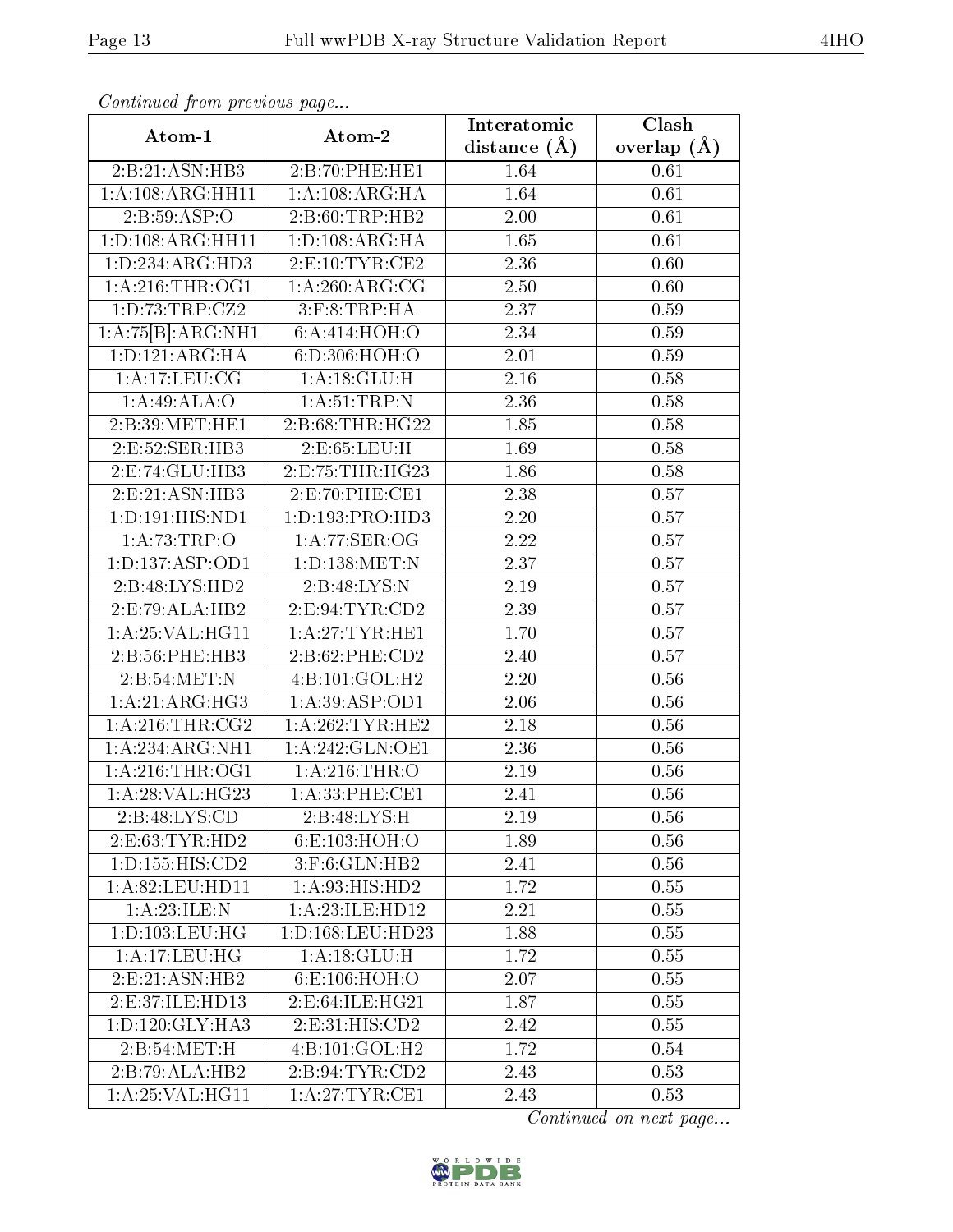| Continued from previous page |                                | Interatomic    | Clash         |
|------------------------------|--------------------------------|----------------|---------------|
| Atom-1                       | Atom-2                         | distance $(A)$ | overlap $(A)$ |
| 1: A:35: ARG: NH2            | 2: B:54:MET:O                  | 2.36           | 0.53          |
| 1: D: 14: ARG: NH2           | 6:D:310:HOH:O                  | 2.40           | 0.53          |
| 2: B:28:THR:O                | 2: B:29: GLN: HB2              | 2.08           | 0.53          |
| 2:B:48:LYS:N                 | 2:B:48:LYS:CD                  | 2.72           | 0.53          |
| 1: A:216:THR:O               | 1:A:260:ARG:HG3                | 2.08           | 0.53          |
| 1: A:96: GLN:HB3             | 2: B:60:TRP: CZ3               | 2.44           | 0.53          |
| 1: A:216:THR:HG21            | 1: A:262:TYR:HE2               | 1.75           | $0.52\,$      |
| 1: A:33: PHE: C              | 1:A:48:ARG:HB2                 | 2.30           | $0.52\,$      |
| 1: D: 17: LEU: CG            | 1: D: 18: GLU: N               | 2.73           | 0.52          |
| 1:A:194:ARG:HD2              | 1: A: 195: SER:H               | 1.75           | $0.52\,$      |
| 1:A:175:GLY:HA2              | 1:A:178:THR:HG23               | 1.92           | 0.51          |
| 1: D: 196: LYS: H            | 1: D: 196: LYS: HD2            | 1.72           | 0.51          |
| 2:E:35:ILE:HG13              | 2: E: 36: GLU: H               | 1.74           | 0.51          |
| 1:A:103:LEU:HG               | 1: A: 168: LEU: HD23           | 1.93           | 0.51          |
| 1: A:27:TYR:CD1              | 1:A:32:GLU:HA                  | 2.46           | 0.51          |
| 1: D: 106: ASP: N            | 1: D: 106: ASP: OD1            | 2.36           | 0.51          |
| 2:B:47:PRO:HG2               | 2: B:48: LYS: CE               | 2.41           | 0.51          |
| 1:A:133:TRP:HB2              | 1:A:144:ARG:HG3                | 1.92           | 0.50          |
| 1: A:159:PHE:CE2             | 3:C:3:PRO:HB3                  | 2.46           | 0.50          |
| 1:A:44:ARG:NH1               | 6: A:420: HOH:O                | 2.41           | 0.50          |
| 1: D: 133: TRP: HB2          | 1: D: 144: ARG: HG3            | 1.92           | 0.50          |
| 1: A:82: LEU: CD1            | 1: A:93: HIS: CD2              | 2.94           | 0.50          |
| 2:B:48:LYS:O                 | $2: B:48: LYS: H\overline{G2}$ | 2.11           | 0.50          |
| 2:E:23:LEU:O                 | 2:E:67:HIS:HA                  | 2.12           | 0.49          |
| 1: A:207: GLY:O              | 1:A:240:THR:HB                 | 2.12           | 0.49          |
| 1:A:111:ARG:HD3              | 1: A:113:TYR:CZ                | 2.47           | 0.49          |
| 1:D:238:ASP:OD1              | 1:D:238:ASP:N                  | 2.39           | 0.49          |
| 2:E:7:ILE:HG12               | 2:E:82:VAL:HG21                | 1.93           | 0.49          |
| 1:A:117:ALA:HB2              | 2:B:60:TRP:CE2                 | 2.48           | 0.49          |
| 1:A:72:GLN:OE1               | 1: A:72: GLN: HA               | 2.12           | 0.48          |
| 1:A:195:SER:CB               | 6: A:409:HOH:O                 | 2.39           | 0.48          |
| 1: D:94:THR:HG21             | 2:E:31:HIS:CE1                 | 2.48           | 0.48          |
| 2:B:23:LEU:O                 | $2:B:67: \overline{HIS:HA}$    | 2.13           | 0.48          |
| 1:A:236:ALA:HB3              | 1:A:238:ASP:OD1                | 2.14           | 0.48          |
| 1: D: 25: VAL: CG1           | 1:D:32:GLU:HG3                 | 2.44           | 0.48          |
| 1: A:217:TRP:HA              | 1:A:258:THR:O                  | 2.13           | 0.48          |
| 1: D: 191: HIS: HB2          | 1: D: 274: TRP: CE2            | 2.49           | 0.47          |
| 1:A:194:ARG:NH2              | 1:A:195:SER:HB3                | 2.29           | 0.47          |
| 4:A:302:GOL:C2               | 4:B:101:GOL:H11                | 2.44           | 0.47          |
| 2:E:21:ASN:O                 | 2:E:70:PHE:HD1                 | 1.97           | 0.47          |
| 2:B:56:PHE:HB3               | 2: B:62: PHE:CE2               | 2.49           | 0.47          |

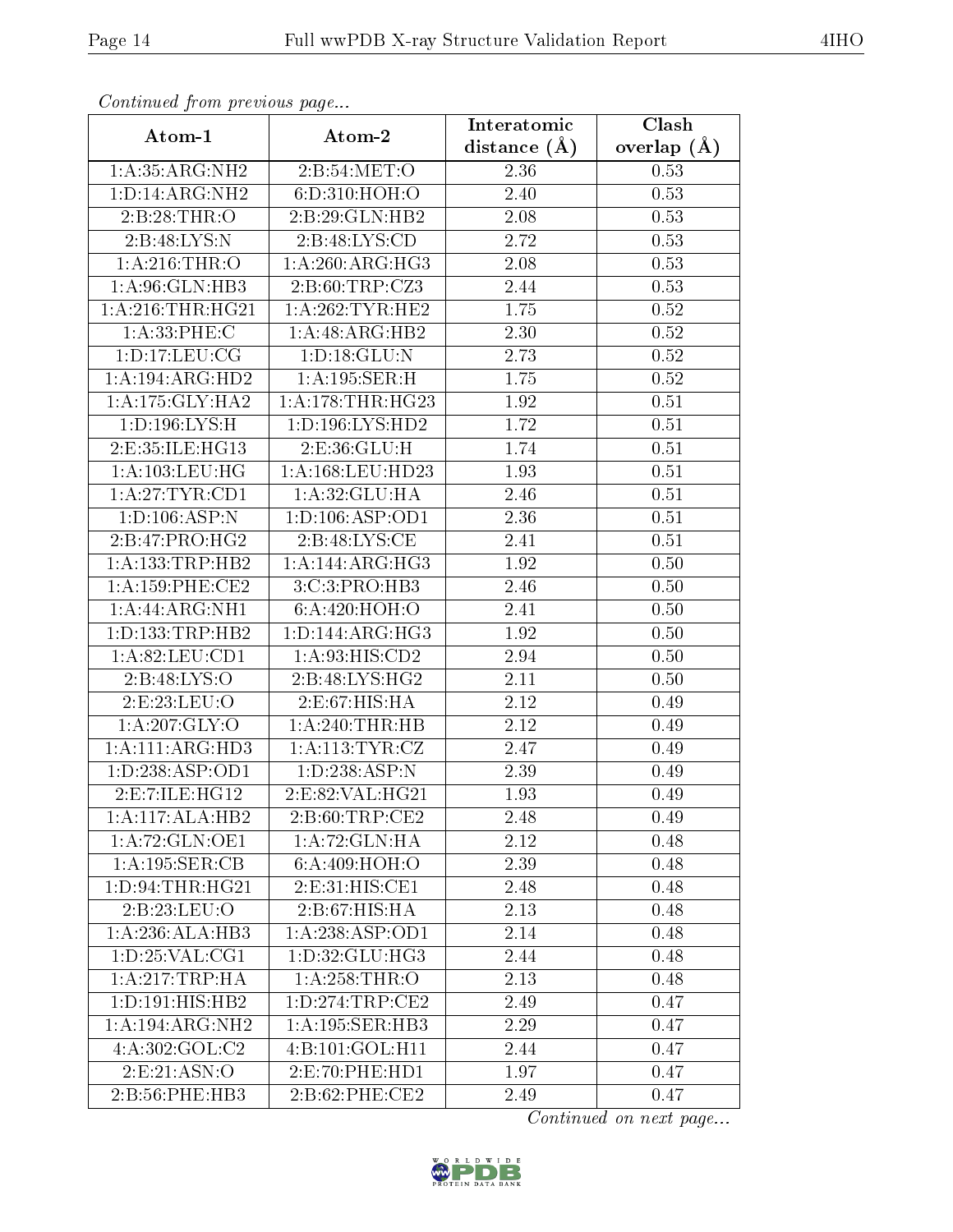| оонынаса јют ртоново раде |                           | Interatomic    | Clash           |
|---------------------------|---------------------------|----------------|-----------------|
| Atom-1                    | Atom-2                    | distance $(A)$ | overlap $(\AA)$ |
| 2:E:9:VAL:HG23            | 2:E:93:VAL:HG22           | 1.96           | 0.47            |
| 1:A:234:ARG:HD3           | 2: B:10:TYR:CE1           | 2.49           | 0.47            |
| 1:D:40:ALA:HB1            | 6: D: 311: HOH:O          | 2.14           | 0.47            |
| 1: D: 236: ALA: HB3       | 1:D:238:ASP:OD1           | 2.14           | 0.47            |
| 1: D: 234: ARG: HD3       | 2: E: 10: TYR: CZ         | 2.49           | 0.47            |
| 2:B:44:LYS:HD3            | 2:B:44:LYS:HA             | 1.56           | 0.47            |
| 1: D: 122: ASP: OD1       | 2: E:60:TRP:NE1           | 2.46           | 0.47            |
| 2: E: 31: HIS: CE1        | 2:E:62:PHE:HE1            | 2.33           | 0.46            |
| 1: D: 178: THR:O          | 1: D: 181: ARG: N         | 2.48           | 0.46            |
| 1: D: 195: SER: OG        | 1: D: 196: LYS: HD2       | 2.15           | 0.46            |
| 1:D:217:TRP:H             | $1: D: 228$ : MET: HE $1$ | 1.79           | 0.46            |
| 1: D: 23: ILE: HD12       | 1:D:23:ILE:N              | 2.30           | 0.46            |
| 3:C:6:GLN:HE21            | 3:C:7:ASP:HB2             | 1.80           | 0.46            |
| 1: A:21: ARG:NE           | 1: A:23: ILE: HD11        | 2.30           | 0.46            |
| 1:D:81:LEU:HD23           | 1: D:81: LEU: HA          | 1.59           | 0.46            |
| 2:B:39:MET:HE2            | 2:B:68:THR:HG22           | 1.97           | 0.46            |
| 1: D: 37: ASP: OD1        | 1: D:38: SER: N           | 2.49           | 0.46            |
| 1: D: 27: TYR: N          | 1: D: 27: TYR: CD1        | 2.84           | 0.46            |
| 1: A: 155: HIS: CD2       | 3:C:6:GLN:HB2             | 2.51           | 0.46            |
| 1:A:238:ASP:OD1           | 1:A:238:ASP:N             | 2.46           | 0.46            |
| 1:D:33:PHE:O              | 1:D:48:ARG:HB2            | 2.16           | 0.45            |
| 2:B:48:LYS:HD2            | 2:B:48:LYS:H              | 1.78           | 0.45            |
| 2:E:33:PRO:HD3            | 2:E:62:PHE:CE1            | 2.51           | 0.45            |
| 1:A:137:ASP:OD1           | $1:$ A:138:MET:N          | 2.50           | 0.45            |
| 1:A:17:LEU:HG             | 1:A:18:GLU:N              | 2.30           | 0.45            |
| 4:A:302:GOL:H2            | 4:B:101:GOL:C1            | 2.47           | 0.45            |
| 1: D: 72: GLN: HE22       | 1:D:75:ARG:NH1            | 2.14           | 0.45            |
| 1: A: 157: LYS: NZ        | 1:A:161:GLU:OE2           | 2.49           | 0.45            |
| 1: A: 106: ASP: CG        | 1: A:108: ARG: HG2        | 2.37           | 0.45            |
| 1: D: 218: GLN: CB        | 1:D:260:ARG:NH2           | 2.80           | 0.45            |
| 2:B:37:ILE:HD13           | 2:B:64:ILE:HG21           | 1.98           | 0.44            |
| 1: D: 216: THR: OG1       | 1: D:260: ARG: HB2        | 2.17           | 0.44            |
| 1: A:28: VAL:HG23         | 1: A:33: PHE:CD1          | 2.52           | 0.44            |
| 2: E: 33: PRO: HB3        | 2:E:62:PHE:CE2            | 2.53           | 0.44            |
| $3:$ F:6:GLN:CG           | 3: F: 7: ASP:H            | 2.30           | 0.44            |
| 1:A:152:ALA:HA            | 3:C:6:GLN:OE1             | 2.17           | 0.44            |
| 1: A:209:TYR:CD1          | 1: A:210:PRO:HA           | 2.52           | 0.44            |
| 1: D: 111: ARG: HD3       | 1: D: 113: TYR: CZ        | 2.53           | 0.44            |
| 1: D: 78: LEU: HD13       | 1: D: 95: LEU: HB2        | 2.00           | 0.44            |
| 1: D: 73: TRP: CE2        | $3:$ F: $8:$ TRP: $HA$    | 2.53           | 0.44            |
| 1:D:152:ALA:HA            | $3:$ F:6:GLN:NE2          | 2.32           | 0.44            |

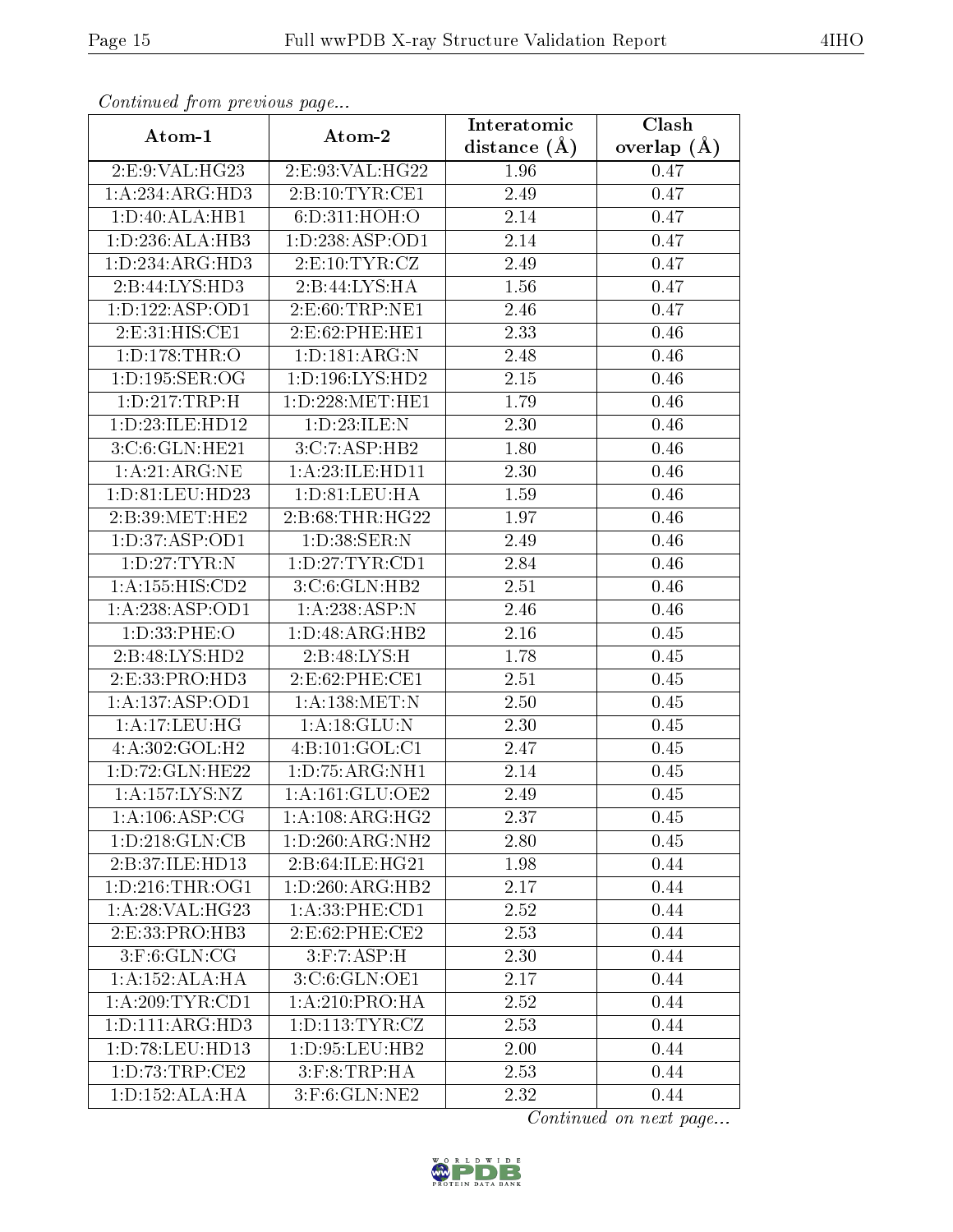| Continuation providuo puga            |                               | Interatomic    | Clash           |
|---------------------------------------|-------------------------------|----------------|-----------------|
| Atom-1                                | Atom-2                        | distance $(A)$ | overlap $(\AA)$ |
| 2:E:21:ASN:HB3                        | 2:E:70:PHE:HE1                | 1.81           | 0.44            |
| 1: A:234: ARG:HD3                     | 2:B:10:TYR:CZ                 | 2.53           | 0.43            |
| 2:E:48:LYS:O                          | 2: E:48: LYS: HG2             | 2.19           | 0.43            |
| 1: A:32: GLU:OE2                      | 1:A:48:ARG:HD2                | 2.19           | 0.43            |
| 1:A:122:ASP:OD1                       | 2:B:60:TRP:NE1                | 2.38           | 0.43            |
| 1: D:98:MET:HE2                       | 1: D:98: MET:HB2              | 1.77           | 0.43            |
| 1:A:106:ASP:OD1                       | $1:\overline{A:106:ASP:N}$    | 2.35           | 0.43            |
| 1:A:215:LEU:HD23                      | 1:A:245:ALA:HB3               | 2.00           | 0.43            |
| 1:D:230:LEU:HD13                      | 1:D:243:LYS:HE3               | 2.01           | 0.43            |
| 1: D:26: GLY: C                       | 1:D:27:TYR:CD1                | 2.80           | 0.43            |
| 1: D: 157: LYS: NZ                    | 1: D: 161: GLU: OE2           | 2.50           | 0.43            |
| 2:E:45:LYS:HB3                        | 2:E:45:LYS:HE2                | 1.81           | 0.43            |
| 1: A:76: VAL:O                        | 1:A:79:ARG:N                  | 2.48           | 0.43            |
| 2:B:28:THR:HG22                       | 2:B:63:TYR:HB2                | 2.00           | 0.43            |
| 1: A:36:PHE: C                        | 1:A:36:PHE:CD1                | 2.92           | 0.43            |
| 1: D:54: GLN:OE1                      | 1: D: 174: ASN: OD1           | 2.36           | 0.43            |
| 1: D: 218: GLN: HB2                   | $1:D:260:ARG:\overline{HH21}$ | 1.84           | 0.42            |
| 1:D:202:ARG:HD2                       | 1: D: 244: TRP: CD2           | 2.54           | 0.42            |
| $1:A:202:A\overline{\mathrm{RG:HD2}}$ | 1:A:244:TRP:CD2               | 2.55           | 0.42            |
| 2:B:9:VAL:HG23                        | 2:B:93:VAL:HG22               | 2.01           | 0.42            |
| 1: D:76: VAL:O                        | 1: D: 79: ARG: N              | 2.52           | 0.42            |
| 2: E: 14: PRO:H A                     | 2: E: 15: PRO: HD3            | 1.95           | 0.42            |
| 1:D:201:LEU:O                         | 1: D:246: SER: HA             | 2.20           | 0.42            |
| 2: E:44: LYS: HA                      | 2:E:44:LYS:HD3                | 1.57           | 0.42            |
| 1: D:28: VAL:HG23                     | 1: D: 33: PHE: CD1            | 2.54           | 0.42            |
| 2:E:60:TRP:HA                         | 2:E:60:TRP:CE3                | 2.55           | 0.42            |
| 1: A:70: GLN:O                        | 1: A:71: GLU: C               | 2.57           | 0.42            |
| 1:D:96:GLN:HB3                        | 2:E:60:TRP:CZ3                | 2.54           | 0.42            |
| 1: D: 254: GLU: O                     | 1: D: 257: TYR: HD2           | 2.03           | 0.42            |
| 1:A:201:LEU:O                         | 1: A:246: SER: HA             | 2.20           | 0.42            |
| 1: D:92: SER:O                        | 1:D:93:HIS:ND1                | 2.53           | 0.42            |
| 1: D:98:MET:HE2                       | 2: E:60:TRP:CH2               | 2.54           | 0.42            |
| 1: D: 73: TRP:O                       | 1: D:77: SER:OG               | 2.34           | 0.41            |
| 1:A:26:GLY:O                          | 1: A:27:TYR:HD1               | 2.03           | 0.41            |
| 1: D: 58: GLU: CD                     | 1: D: 58: GLU: H              | 2.23           | 0.41            |
| 1:A:254:GLU:O                         | 1:A:257:TYR:HD2               | 2.04           | 0.41            |
| 1: A:85:TYR:CZ                        | 4:A:301:GOL:H31               | 2.54           | 0.41            |
| 1: A:141: GLN:OE1                     | 1: A:141: GLN: HA             | 2.20           | 0.41            |
| 1: D: 70: GLN: O                      | 1: D: 71: GLU: C              | 2.57           | 0.41            |
| 1: A: 133: TRP:O                      | 1:A:144:ARG:HD2               | 2.21           | 0.41            |
| 1:D:133:TRP:O                         | $1:D:144:A\overline{RG:HD2}$  | 2.21           | 0.40            |

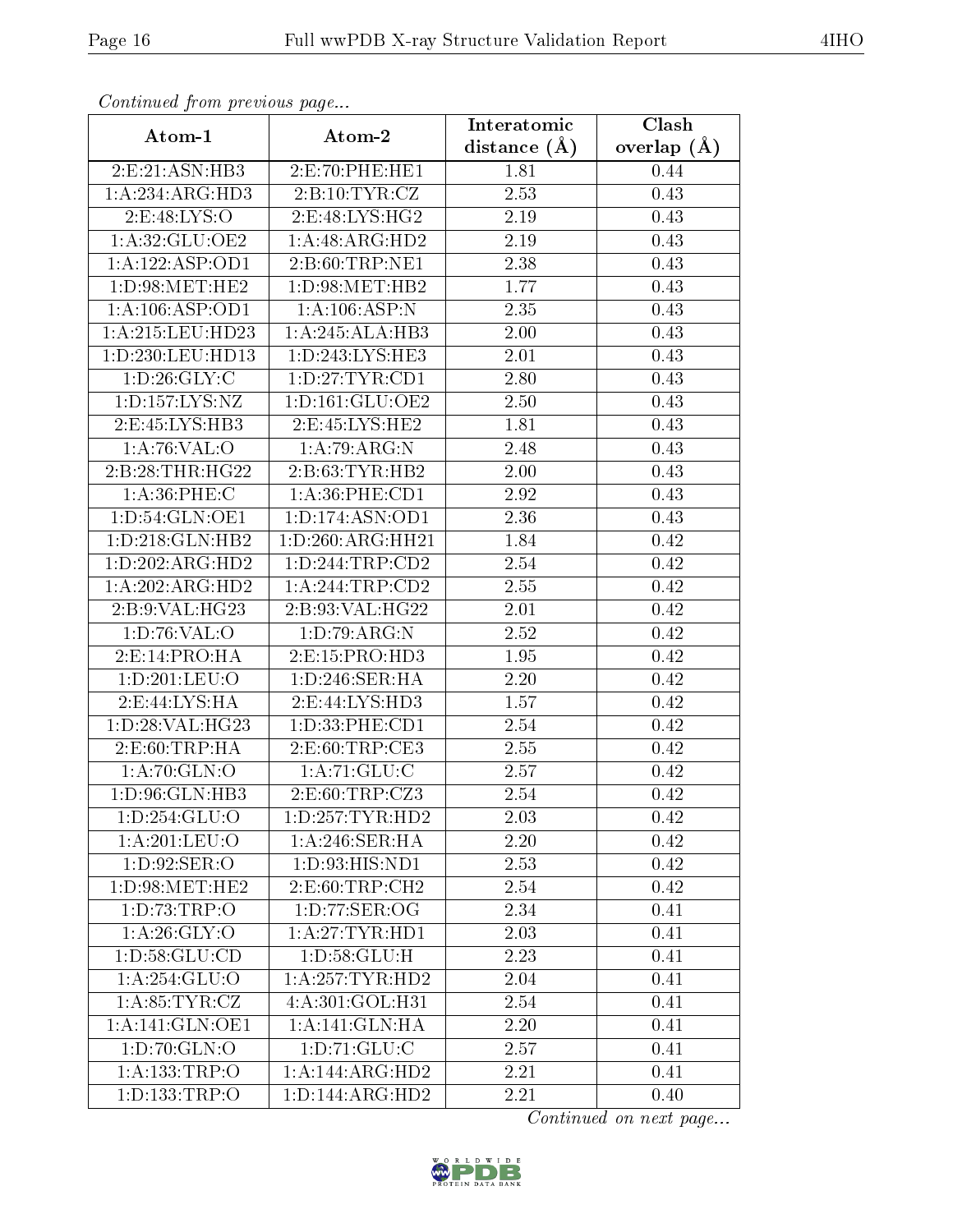| Atom-1              | Atom-2             | Interatomic<br>distance $(A)$ | Clash<br>overlap<br>(A) |
|---------------------|--------------------|-------------------------------|-------------------------|
| 1: D:49: ALA:O      | 1: D:51:TRP:N      | 2.54                          | 0.40                    |
| 1: A:37: ASP:OD1    | 1: A:38: SER: N    | 2.54                          | 0.40                    |
| 1: D: 123: TYR: CD1 | 1: D: 123: TYR: C  | 2.95                          | 0.40                    |
| 2:E:35:ILE:HG13     | 2: E:36: GLU:N     | 2.37                          | 0.40                    |
| 1:A:104:GLY:CA      | 1: A:110: LEU: CD1 | 2.99                          | 0.40                    |
| 1:A:106:ASP:OD2     | 1: A:108: ARG: HG2 | 2.22                          | 0.40                    |
| 1: A:81: LEU:HD23   | 1: A:84:TYR:HD2    | 1.86                          | 0.40                    |
| 1: D: 25: VAL: HG11 | 1: D: 27: TYR: HE1 | 1.73                          | 0.40                    |

There are no symmetry-related clashes.

### 5.3 Torsion angles  $(i)$

#### 5.3.1 Protein backbone (i)

In the following table, the Percentiles column shows the percent Ramachandran outliers of the chain as a percentile score with respect to all X-ray entries followed by that with respect to entries of similar resolution.

The Analysed column shows the number of residues for which the backbone conformation was analysed, and the total number of residues.

| Mol            | Chain         | Analysed         | Favoured   | Allowed    | Outliers       | Percentiles     |     |
|----------------|---------------|------------------|------------|------------|----------------|-----------------|-----|
| 1              | A             | $267/276$ (97%)  | 255 (96%)  | 11 $(4\%)$ | $1(0\%)$       | 34              | 66  |
|                | D             | $266/276(96\%)$  | 257 (97%)  | $8(3\%)$   | $1(0\%)$       | 34              | 66  |
| $\overline{2}$ | B             | 96/99(97%)       | 93 (97%)   | 3(3%)      | $\theta$       | 100             | 100 |
| $\overline{2}$ | E             | $97/99$ $(98\%)$ | 94 (97%)   | 3(3%)      | $\overline{0}$ | 100             | 100 |
| 3              | $\mathcal{C}$ | $7/9$ (78%)      | 6 $(86\%)$ | $1(14\%)$  | $\overline{0}$ | 100             | 100 |
| 3              | $_{\rm F}$    | $7/9$ (78%)      | $6(86\%)$  | $\theta$   | $1(14\%)$      | $\vert 0 \vert$ | 0   |
| All            | All           | $740/768$ (96\%) | 711 (96%)  | $26(4\%)$  | $3(0\%)$       | 34              | 66  |

All (3) Ramachandran outliers are listed below:

| Mol | Chain | Res | Type' |
|-----|-------|-----|-------|
|     |       |     | GLN   |
|     |       | 137 |       |
|     |       | 137 |       |

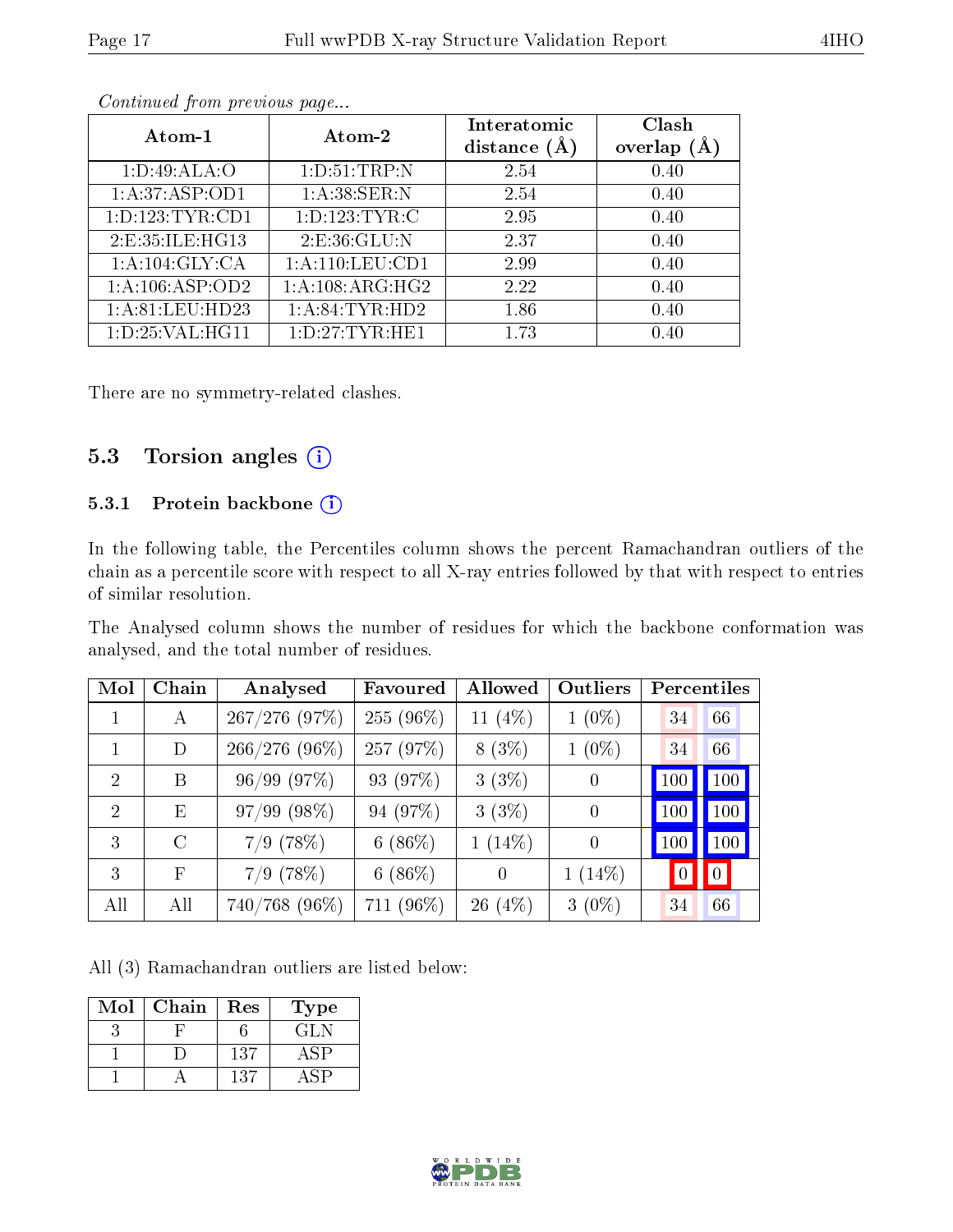#### 5.3.2 Protein sidechains (i)

In the following table, the Percentiles column shows the percent sidechain outliers of the chain as a percentile score with respect to all X-ray entries followed by that with respect to entries of similar resolution.

The Analysed column shows the number of residues for which the sidechain conformation was analysed, and the total number of residues.

| Mol            | Chain   | Analysed<br>Rotameric |            | Outliers    | Percentiles          |
|----------------|---------|-----------------------|------------|-------------|----------------------|
| 1              | A       | 232/234 (99%)         | 208 (90\%) | 24 $(10\%)$ | 21<br>$\overline{7}$ |
|                | D       | $230/234(98\%)$       | 206 (90%)  | 24 $(10\%)$ | 21<br>7              |
| 2              | B       | 93/94(99%)            | 86 (92%)   | $7(8\%)$    | 37<br>13             |
| $\mathfrak{D}$ | E       | $94/94$ (100%)        | 80 (85%)   | 14 (15%)    | $\overline{0}$<br>3  |
| 3              | $\rm C$ | $8/8$ (100\%)         | $8(100\%)$ | 0           | 100<br>100           |
| 3              | F       | $8/8$ (100%)          | 7(88%)     | $1(12\%)$   | 14<br>4              |
| All            | All     | 665/672 (99%)         | 595 (90%)  | $70(10\%)$  | 6<br>20              |

All (70) residues with a non-rotameric sidechain are listed below:

| Mol            | Chain                               | Res              | Type                      |
|----------------|-------------------------------------|------------------|---------------------------|
| $\mathbf{1}$   | $\boldsymbol{A}$                    | 19               | GLU                       |
| $\overline{1}$ | $\overline{A}$                      | $\overline{24}$  | $\overline{\text{SER}}$   |
| $\overline{1}$ | $\frac{\overline{A}}{\overline{A}}$ | $\overline{45}$  | $\overline{\text{TYR}}$   |
| $\mathbf{1}$   |                                     | 77               | $\bar{\text{SER}}$        |
| $\overline{1}$ | $\overline{A}$                      | 78               | LEU                       |
| $\overline{1}$ | $\frac{\overline{A}}{\overline{A}}$ | 82               | <b>LEU</b>                |
| $\overline{1}$ |                                     | $\overline{105}$ | <b>SER</b>                |
| $\overline{1}$ | $\frac{\overline{A}}{A}$            | 106              | <b>ASP</b>                |
| $\overline{1}$ |                                     | 108              | $\overline{\rm ARG}$      |
| $\overline{1}$ | $\overline{A}$                      | 110              | LEU                       |
| $\overline{1}$ | $\overline{A}$                      | 114              | LEU                       |
| $\mathbf{1}$   | $\overline{A}$                      | $\overline{1}31$ | $\overline{\text{LYS}}$   |
| $\mathbf{1}$   | $\overline{A}$                      | $\overline{137}$ | <b>ASP</b>                |
| $\mathbf{1}$   | $\overline{A}$                      | 154              | $\mathrm{GL}\mathrm{U}$   |
| $\overline{1}$ | $\overline{A}$                      | <b>180</b>       | LEU                       |
| $\mathbf{1}$   | $\frac{\overline{A}}{\overline{A}}$ | 181              | ARG                       |
| $\overline{1}$ |                                     | 200              | <b>THR</b>                |
| $\overline{1}$ | $\frac{1}{\mathbf{A}}$              | $\overline{218}$ | $\overline{\text{GLN}}$   |
| $\overline{1}$ | $\frac{\overline{A}}{\overline{A}}$ | 223              | $\overline{\mathrm{GLU}}$ |
| $\overline{1}$ |                                     | 228              | MET                       |
| $\overline{1}$ | $\frac{\overline{A}}{\overline{A}}$ | 234              | $\overline{\rm ARG}$      |
| $\overline{1}$ |                                     | 238              | ASP                       |

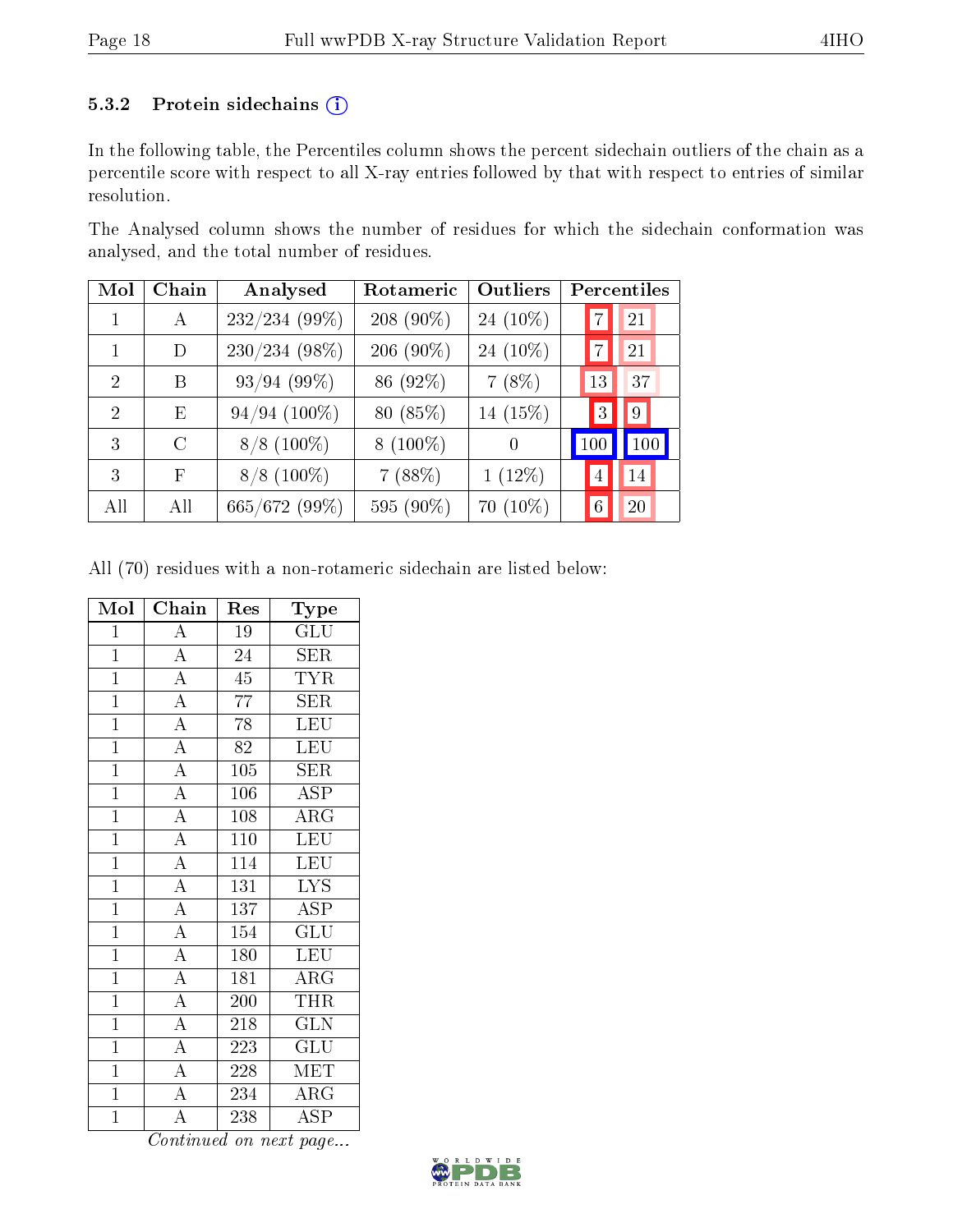| Mol            | $\overline{\text{Chain}}$           | Res                                    | Type                    |
|----------------|-------------------------------------|----------------------------------------|-------------------------|
| $\mathbf{1}$   | $\overline{A}$                      | 240                                    | <b>THR</b>              |
| $\mathbf 1$    | $\overline{A}$                      | 254                                    | $\overline{\text{GLU}}$ |
| $\overline{2}$ | $\overline{\mathrm{B}}$             | $\overline{44}$                        | $\overline{\text{LYS}}$ |
| $\overline{2}$ | $\overline{\mathrm{B}}$             | $\overline{45}$                        | $\overline{\text{LYS}}$ |
| $\overline{2}$ | $\overline{\mathrm{B}}$             | 48                                     | $\overline{\text{LYS}}$ |
| $\overline{c}$ | B                                   | 64                                     | ILE                     |
| $\overline{c}$ | $\overline{\mathrm{B}}$             | 70                                     | PHE                     |
| $\overline{2}$ | $\overline{\mathrm{B}}$             | $\overline{81}$                        | $\overline{\text{ARG}}$ |
| $\overline{2}$ | $\overline{B}$                      | 93                                     | <b>VAL</b>              |
| $\overline{1}$ | $rac{1}{\overline{D}}$              | $\overline{24}$                        | $\overline{\text{SER}}$ |
| $\mathbf{1}$   | $\overline{\rm D}$                  | $\overline{31}$                        | $\overline{\text{LYS}}$ |
| $\overline{1}$ | $\overline{D}$                      | $\overline{45}$                        | $\overline{\text{TYR}}$ |
| $\overline{1}$ |                                     | $\overline{53}$                        | $\overline{\text{GLU}}$ |
| $\overline{1}$ | $\frac{\overline{D}}{D}$            | $\overline{77}$                        | <b>SER</b>              |
| $\overline{1}$ | $\frac{1}{D}$                       | $\overline{78}$                        | $\overline{\text{LEU}}$ |
| $\mathbf{1}$   | $\overline{\mathbf{D}}$             | 101                                    | $\overline{\text{CYS}}$ |
| $\overline{1}$ | $\overline{D}$                      | $\overline{105}$                       | $\overline{\text{SER}}$ |
| $\mathbf{1}$   | $\overline{D}$                      | 106                                    | <b>ASP</b>              |
| $\overline{1}$ | $\overline{\mathrm{D}}$             | 108                                    | $\overline{\rm{ARG}}$   |
| $\overline{1}$ | $\overline{\rm D}$                  | 110                                    | LEU                     |
| $\mathbf{1}$   | $\overline{D}$                      | 114                                    | LEU                     |
| $\overline{1}$ | $\frac{\overline{D}}{D}$            | $\overline{137}$                       | $\overline{\text{ASP}}$ |
| $\mathbf{1}$   |                                     | 154                                    | $\overline{\text{GLU}}$ |
| $\overline{1}$ | $\overline{\rm D}$                  | $\overline{181}$                       | $\overline{\rm{ARG}}$   |
| $\mathbf{1}$   | $\overline{D}$                      | 196                                    | $\overline{\text{LYS}}$ |
| $\mathbf{1}$   | $\frac{\overline{D}}{\overline{D}}$ | 200                                    | <b>THR</b>              |
| $\mathbf{1}$   |                                     | 222                                    | $\overline{\text{GLU}}$ |
| $\mathbf{1}$   | $\overline{\rm D}$                  | 226                                    | $\overline{\text{GLN}}$ |
| $\overline{1}$ | $\overline{\rm D}$                  | $\overline{2}\overline{2}\overline{7}$ | $\overline{\text{ASP}}$ |
| $\mathbf 1$    | $\overline{\rm D}$                  | 228                                    | MET                     |
| $\mathbf{1}$   | D                                   | 234                                    | $\rm{ARG}$              |
| $\mathbf{1}$   | $\overline{\rm D}$                  | 240                                    | <b>THR</b>              |
| $\mathbf{1}$   | D                                   | 254                                    | $\overline{{\rm GLU}}$  |
| $\overline{2}$ | $\overline{\mathrm{E}}$             | $\overline{1}$                         | <b>ILE</b>              |
| $\overline{c}$ | E                                   | 22                                     | $\overline{\text{ILE}}$ |
| $\overline{2}$ | $\overline{E}$                      | $\overline{2}9$                        | $\overline{\text{GLN}}$ |
| $\overline{c}$ | $\overline{E}$                      | 35                                     | ILE                     |
| $\overline{2}$ | $\overline{\mathrm{E}}$             | 38                                     | $\overline{\text{GLN}}$ |
| $\overline{2}$ | $\overline{\mathrm{E}}$             | 40                                     | $\overline{\text{LEU}}$ |
| $\overline{2}$ | $\overline{\mathrm{E}}$             | 44                                     | $\overline{\text{LYS}}$ |
| $\overline{2}$ | $\overline{\mathrm{E}}$             | 48                                     | $\overline{\text{LYS}}$ |
| $\overline{2}$ | E                                   | $60\,$                                 | <b>TRP</b>              |

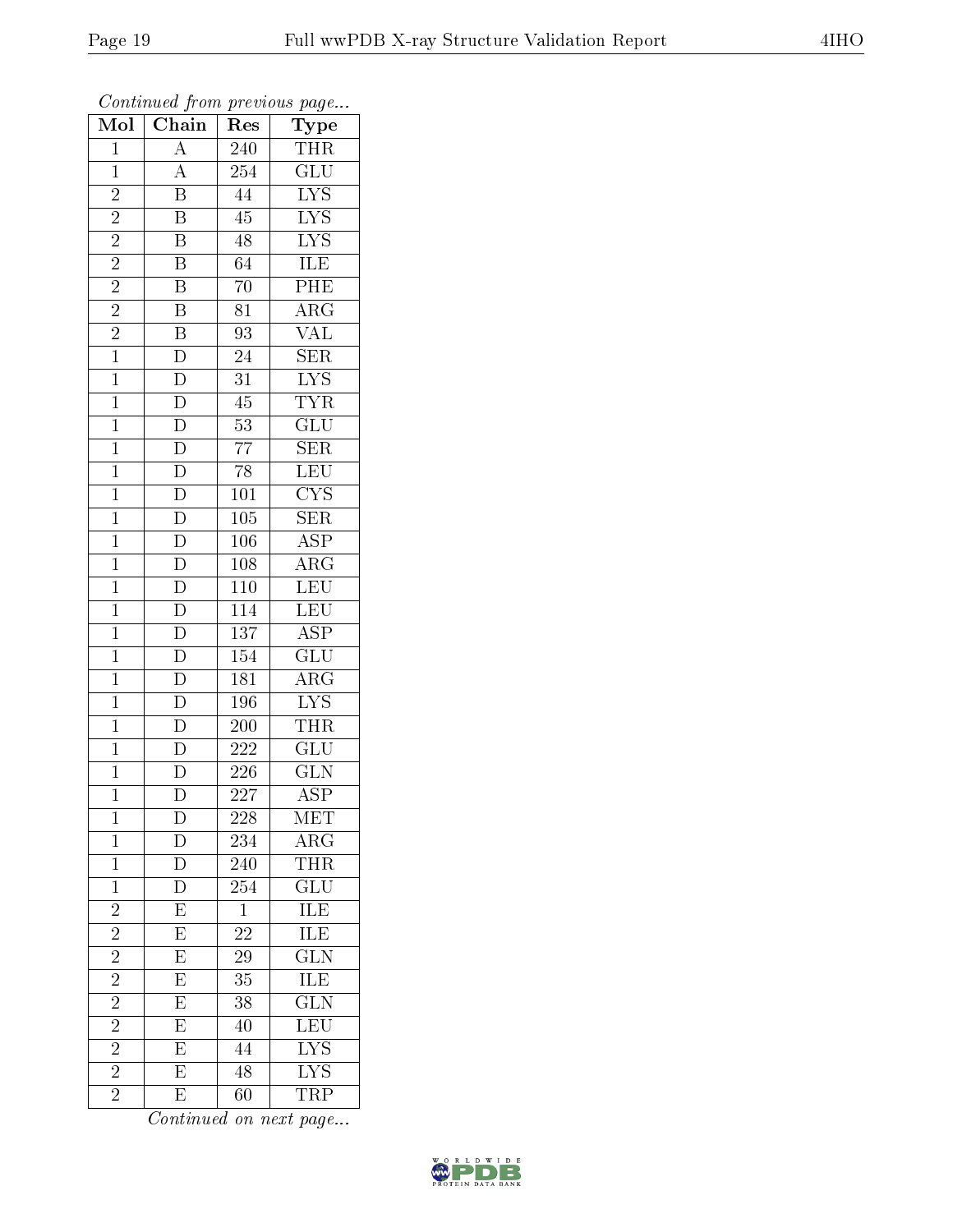Continued from previous page...

| Mol          | Chain | Res | <b>Type</b> |
|--------------|-------|-----|-------------|
| $\mathbf{z}$ | F)    | 64  | ILE         |
| 2            | F)    | 70  | PHE         |
| 2            | Н,    | 81  | $\rm{ARG}$  |
| 2            | Н,    | 89  | GLU         |
|              | H,    | 93  | VAL         |
|              |       |     | LEU         |

Some sidechains can be flipped to improve hydrogen bonding and reduce clashes. All (1) such sidechains are listed below:

| Mol | Chain | Res | $^{\prime}$ pe |
|-----|-------|-----|----------------|
|     |       |     |                |

#### 5.3.3 RNA (1)

There are no RNA molecules in this entry.

### 5.4 Non-standard residues in protein, DNA, RNA chains (i)

There are no non-standard protein/DNA/RNA residues in this entry.

### 5.5 Carbohydrates (i)

There are no carbohydrates in this entry.

### 5.6 Ligand geometry  $(i)$

4 ligands are modelled in this entry.

In the following table, the Counts columns list the number of bonds (or angles) for which Mogul statistics could be retrieved, the number of bonds (or angles) that are observed in the model and the number of bonds (or angles) that are dened in the Chemical Component Dictionary. The Link column lists molecule types, if any, to which the group is linked. The Z score for a bond length (or angle) is the number of standard deviations the observed value is removed from the expected value. A bond length (or angle) with  $|Z| > 2$  is considered an outlier worth inspection. RMSZ is the root-mean-square of all Z scores of the bond lengths (or angles).

| Mol |                   | $\mid$ Chain $\mid$ Res |     | $\mathbf{Link}$ |        | Bond lengths |                                                           |         | Bond angles |               |
|-----|-------------------|-------------------------|-----|-----------------|--------|--------------|-----------------------------------------------------------|---------|-------------|---------------|
|     | Type <sub>1</sub> |                         |     |                 | Counts |              | $\vert$ RMSZ $\vert \# \vert Z \vert > 2$   Counts   RMSZ |         |             | $T +  Z  > 2$ |
|     | GOL               | $\overline{1}$          | 301 | $\blacksquare$  | 5,5,5  | 0.48         |                                                           | b, b, b | 0.52        |               |

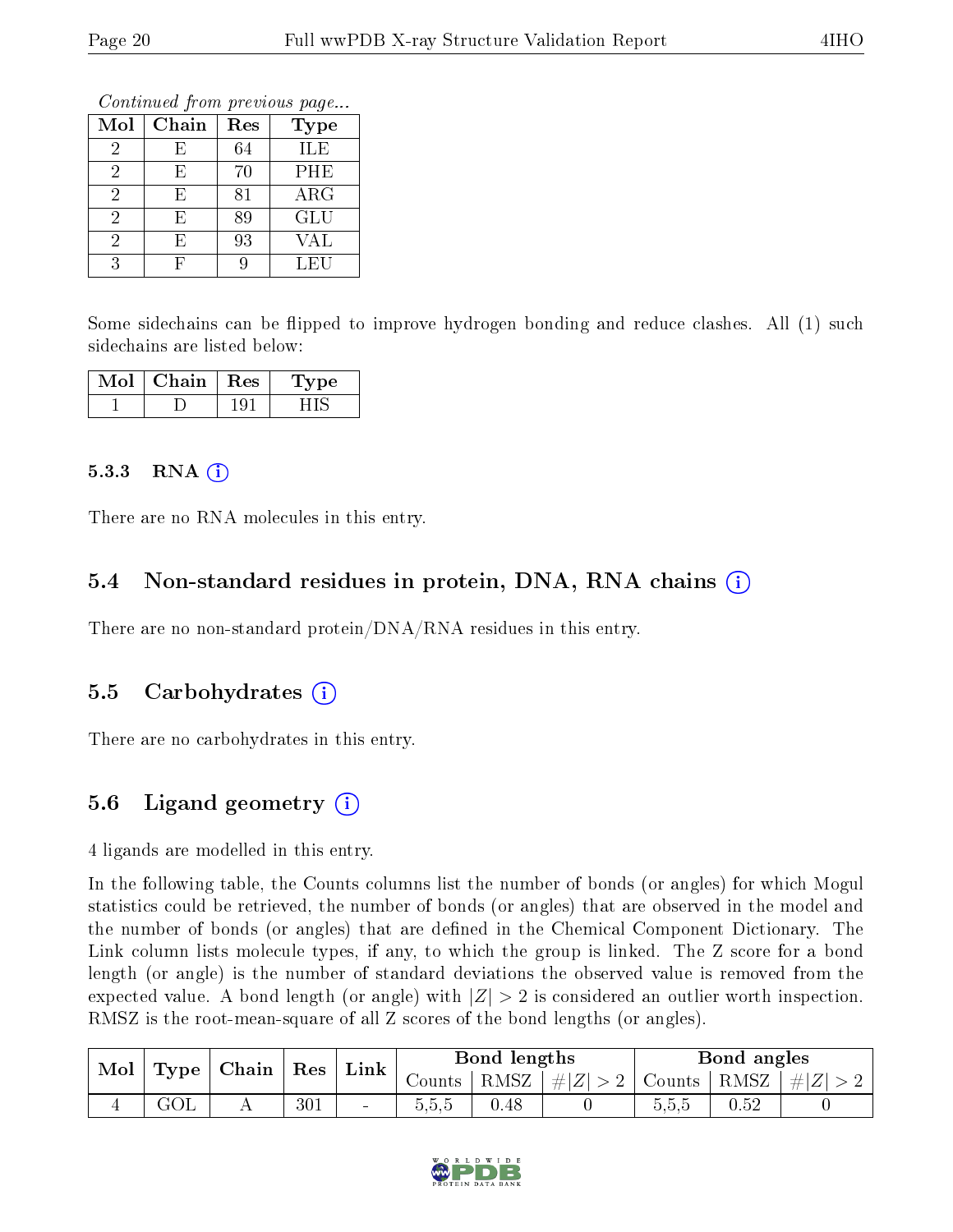| Mol            | Chain           |   | Link                 | Bond lengths             |       |      |  | Bond angles |          |                       |      |             |        |      |             |
|----------------|-----------------|---|----------------------|--------------------------|-------|------|--|-------------|----------|-----------------------|------|-------------|--------|------|-------------|
|                | Type            |   | $\operatorname{Res}$ |                          |       |      |  |             |          | Counts                | RMSZ | # $ Z  > 2$ | Counts | RMSZ | # $ Z  > 2$ |
|                | $\rm GOL$       | А | 302                  | $\sim$                   | 5.5,5 | 1.07 |  | 5,5,5       | $1.91\,$ | $\left( 20\% \right)$ |      |             |        |      |             |
| $\mathfrak{O}$ | SO <sub>4</sub> |   | 303                  | $\sim$                   | 4.4.4 | 0.35 |  | 6.6.6       | 0.06     |                       |      |             |        |      |             |
|                | GOL             |   | $101\,$              | $\overline{\phantom{a}}$ | 5.5,5 | 0.87 |  | 5,5,5       | 1.20     | $(20\%)$              |      |             |        |      |             |

In the following table, the Chirals column lists the number of chiral outliers, the number of chiral centers analysed, the number of these observed in the model and the number defined in the Chemical Component Dictionary. Similar counts are reported in the Torsion and Rings columns. '-' means no outliers of that kind were identified.

|     |     |  | Mol   Type   Chain   Res   Link   Chirals   Torsions   Rings |  |
|-----|-----|--|--------------------------------------------------------------|--|
| GOL | 301 |  | 4/4/4/4                                                      |  |
| GOL | 302 |  | 3/4/4/4                                                      |  |
| GOL | 101 |  | 2/4/4/4                                                      |  |

There are no bond length outliers.

All (2) bond angle outliers are listed below:

| Mol | r   Chain |     | $\operatorname{Res}$   $\operatorname{Type}$ | Atoms                           | Z | $\Box$ Observed $\Box$   Ideal $\Box$ |        |
|-----|-----------|-----|----------------------------------------------|---------------------------------|---|---------------------------------------|--------|
|     |           | 302 |                                              | GOL $\mid$ C3-C2-C1 $\mid$ 3.38 |   | 124.86                                | 111 70 |
|     |           | 101 |                                              | GOL $\mid$ C3-C2-C1 $\mid$ 2.61 |   | 121.85                                | 111.70 |

There are no chirality outliers.

All (9) torsion outliers are listed below:

| Mol | Chain        | $\operatorname{Res}% \left( \mathcal{N}\right) \equiv\operatorname{Res}(\mathcal{N}_{0})\left( \mathcal{N}_{0}\right) ^{\ast}$ | Type | Atoms                                                          |
|-----|--------------|--------------------------------------------------------------------------------------------------------------------------------|------|----------------------------------------------------------------|
| 4   | А            | 301                                                                                                                            | GOL  | O1-C1-C2-C3                                                    |
| 4   | A            | 301                                                                                                                            | GOL  | C1 C2 C3 O3                                                    |
| 4   | В            | 101                                                                                                                            | GOL  | $C1-C2-C3-O3$                                                  |
| 4   | A            | 301                                                                                                                            | GOL  | O <sub>2</sub> -C <sub>2</sub> -C <sub>3</sub> -O <sub>3</sub> |
| 4   | В            | 101                                                                                                                            | GOL  | O <sub>2</sub> -C <sub>2</sub> -C <sub>3</sub> -O <sub>3</sub> |
| 4   | А            | 302                                                                                                                            | GOL  | O1-C1-C2-O2                                                    |
| 4   | А            | 302                                                                                                                            | GOL  | C1-C2-C3-O3                                                    |
| 4   | $\mathbf{A}$ | 301                                                                                                                            | GOL  | O1-C1-C2-O2                                                    |
| 4   | А            | 302                                                                                                                            | GOL  | O1-C1-C2-C3                                                    |

There are no ring outliers.

3 monomers are involved in 6 short contacts:

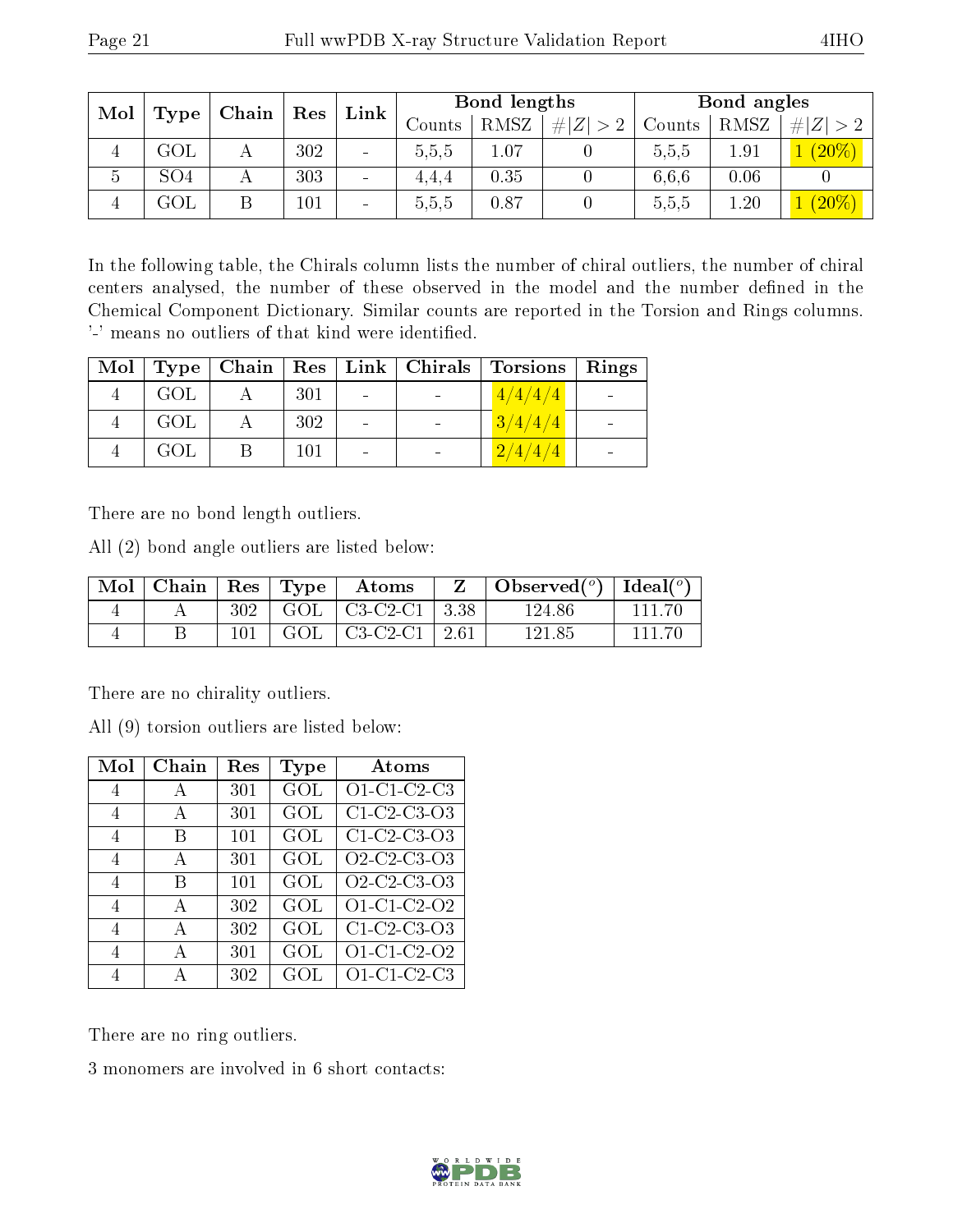|  |     |      | $\text{Mol}$   Chain   Res   Type   Clashes   Symm-Clashes |
|--|-----|------|------------------------------------------------------------|
|  | 301 |      |                                                            |
|  | 302 | GOL. |                                                            |
|  |     |      |                                                            |

## 5.7 [O](https://www.wwpdb.org/validation/2017/XrayValidationReportHelp#nonstandard_residues_and_ligands)ther polymers (i)

There are no such residues in this entry.

## 5.8 Polymer linkage issues (i)

There are no chain breaks in this entry.

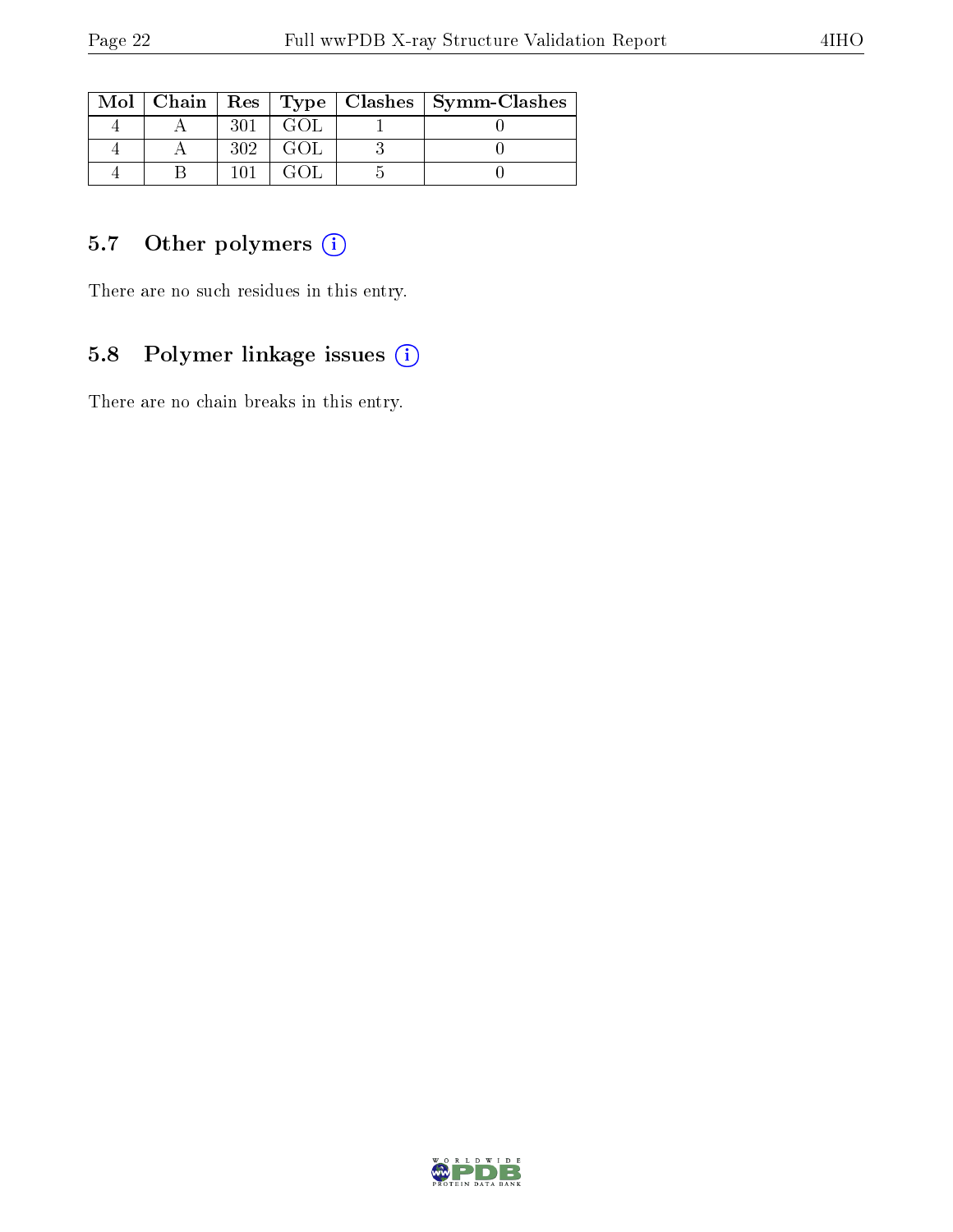# 6 Fit of model and data  $(i)$

## 6.1 Protein, DNA and RNA chains  $(i)$

In the following table, the column labelled  $#RSRZ> 2'$  contains the number (and percentage) of RSRZ outliers, followed by percent RSRZ outliers for the chain as percentile scores relative to all X-ray entries and entries of similar resolution. The OWAB column contains the minimum, median,  $95<sup>th</sup>$  percentile and maximum values of the occupancy-weighted average B-factor per residue. The column labelled ' $Q< 0.9$ ' lists the number of (and percentage) of residues with an average occupancy less than 0.9.

| Mol            | Chain         | Analysed        | $<$ RSRZ $>$ | $\#\text{RSRZ}\text{>2}$              | $OWAB(A^2)$      | $Q<$ 0.9 |
|----------------|---------------|-----------------|--------------|---------------------------------------|------------------|----------|
|                | A             | $272/276(98\%)$ | 0.31         | $22(8\%)$ 12<br> 6                    | 22, 65, 136, 156 | 16(5%)   |
|                | D             | $272/276(98\%)$ | 0.15         | $8(2\%)$<br>51<br>41                  | 21, 70, 117, 136 | $8(2\%)$ |
| $\mathcal{D}$  | B             | 97/99(97%)      | $-0.25$      | $1(1\%)$<br>77<br>82                  | 29, 50, 80, 99   | $\theta$ |
| $\overline{2}$ | E             | $99/99(100\%)$  | $-0.23$      | $1(1\%)$<br>77<br>82                  | 20, 48, 78, 111  | $\theta$ |
| 3              | $\mathcal{C}$ | $9/9(100\%)$    | $-0.24$      | $\vert$ 100<br>100<br>$\vert 0 \vert$ | 28, 40, 55, 56   | $\theta$ |
| 3              | $_{\rm F}$    | $9/9(100\%)$    | $-0.46$      | 100<br>$\vert$ 100<br>$\overline{0}$  | 12, 34, 61, 64   | $\Omega$ |
| All            | All           | 758/768 (98%)   | 0.10         | 32 $(4%)$<br>36<br>26                 | 12, 59, 122, 156 | 24 (3%)  |

All (32) RSRZ outliers are listed below:

| Mol            | Chain              | $\operatorname{Res}% \left( \mathcal{N}\right) \equiv\operatorname{Res}(\mathcal{N}_{0})\cap\mathcal{N}_{1}$ | Type       | $_{\rm RSRZ}$ |
|----------------|--------------------|--------------------------------------------------------------------------------------------------------------|------------|---------------|
| $\mathbf{1}$   | А                  | 276                                                                                                          | <b>PRO</b> | 6.0           |
| $\mathbf{1}$   | $\overline{A}$     | 90                                                                                                           | <b>GLY</b> | 4.7           |
| $\mathbf{1}$   | $\overline{\rm A}$ | 249                                                                                                          | <b>VAL</b> | 4.6           |
| $\mathbf{1}$   | $\overline{A}$     | 256                                                                                                          | <b>ASN</b> | 4.4           |
| $\mathbf{1}$   | $\overline{\rm A}$ | 199                                                                                                          | VAL        | 4.4           |
| $\overline{1}$ | $\overline{\rm A}$ | 15                                                                                                           | PRO        | 4.3           |
| $\overline{1}$ | $\overline{\rm A}$ | 89                                                                                                           | <b>ALA</b> | 4.2           |
| $\mathbf{1}$   | $\mathbf{D}$       | 223                                                                                                          | GLU        | 3.9           |
| $\mathbf{1}$   | A                  | 248                                                                                                          | <b>VAL</b> | 3.7           |
| $\mathbf{1}$   | $\overline{\rm A}$ | 187                                                                                                          | ALA        | 3.1           |
| $\mathbf{1}$   | $\boldsymbol{A}$   | 247                                                                                                          | <b>VAL</b> | 3.1           |
| $\overline{1}$ | $\mathbf{D}$       | 107                                                                                                          | TRP        | 3.0           |
| $\mathbf{1}$   | $\mathbf{D}$       | 17                                                                                                           | LEU        | 2.8           |
| $\overline{2}$ | B                  | 3                                                                                                            | <b>LYS</b> | 2.7           |
| $\mathbf{1}$   | $\overline{\rm A}$ | 273                                                                                                          | $\rm{ARG}$ | 2.6           |
| $\mathbf{1}$   | $\overline{A}$     | 250                                                                                                          | PRO        | 2.6           |
| $\mathbf{1}$   | A                  | 269                                                                                                          | PRO        | 2.6           |
| $\mathbf{1}$   | D                  | 90                                                                                                           | GLY        | 2.6           |
| $\mathbf{1}$   | A                  | 230                                                                                                          | LEU        | 2.5           |